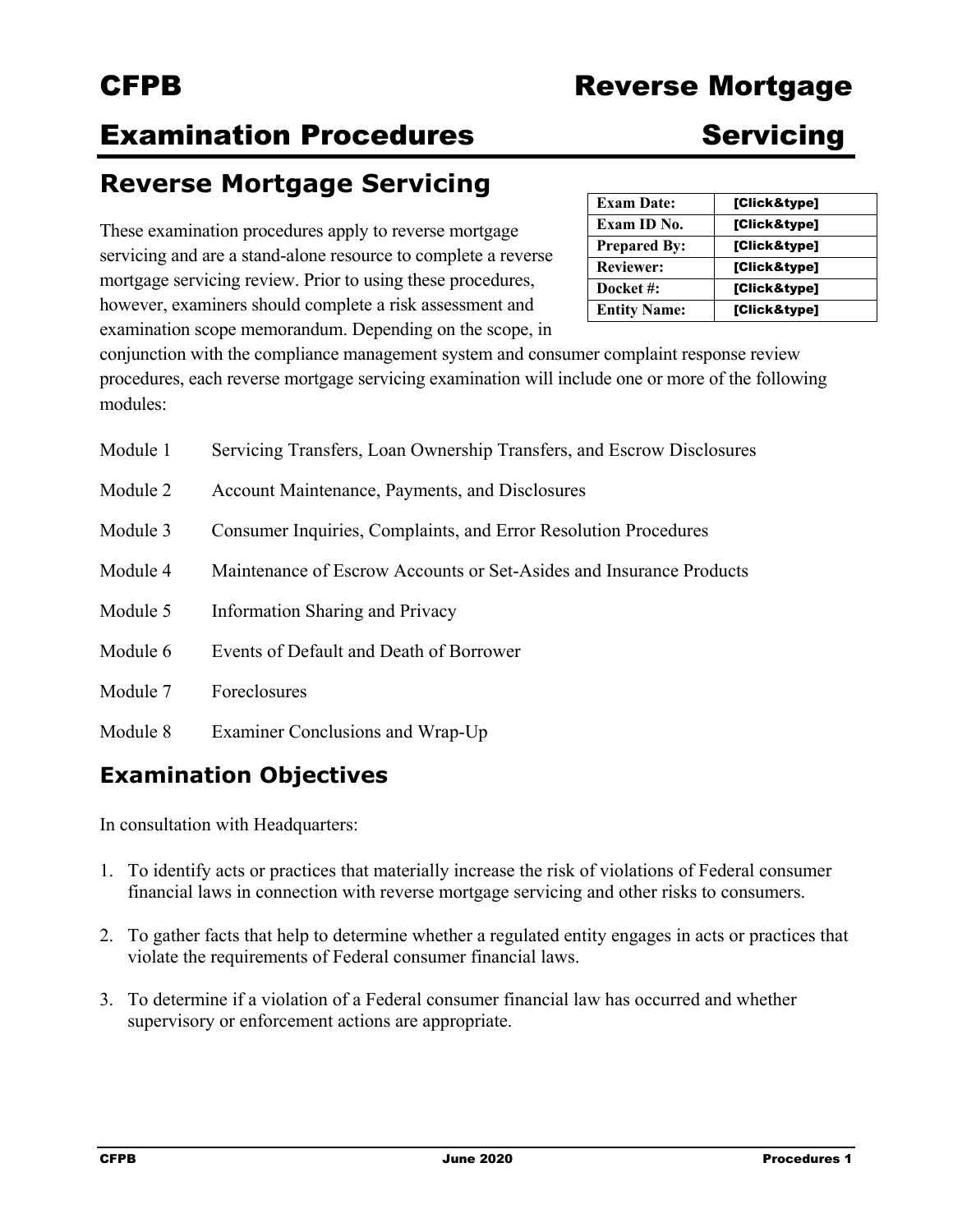## **Examination Procedures Servicing**

## **Background**

## **Reverse Mortgage Origination**

A reverse mortgage is a special type of loan that allows older homeowners to borrow against the equity (wealth) in their homes. Instead of making payments to the servicer, the borrower receives funds from the lender. The borrower may elect to receive the funds as monthly payments, a lump sum, or by accessing a line of credit. These funds, plus the interest charged on the loan, and any fees such as insurance premiums or servicing fees, increase the balance of the loan each month. Over time, the loan amount grows, and must be re-paid when the borrower dies or a default event occurs. Since equity is the value of the home minus any loans, the borrower has less and less equity in the home as the loan balance increases. A borrower may, but is not obligated to, make payments to reduce the loan balance.

The Federal Housing Administration (FHA), under the Home Equity Conversion Mortgage (HECM) program, insures most reverse mortgages. As with other FHA insured mortgage products, there is a maximum loan amount. Some lenders also offer proprietary (non-HECM) reverse mortgages, which generally are designed for borrowers with higher home values and more equity to borrow against. These proprietary reverse mortgages are not federally insured, but many companies that offer proprietary reverse mortgages emulate the consumer protections found in the HECM program, including mandatory counseling.

Generally, in order to qualify for a HECM reverse mortgage, a borrower must:

• Be at least 62 years old;

- Reside in an eligible home as their primary residence;<sup>1</sup> and
- Own the home free and clear, or have substantial equity in the home.
- Not be delinquent on any federal debt, such as federal income taxes or federal student loans. The borrower may, however, use funds from the reverse mortgage to pay off this debt;
- Have a home that is in good condition; and
- Receive counseling from a U.S. Department of Housing and Urban Development (HUD) approved reverse mortgage counseling agency.

Lenders will also conduct a financial assessment to ensure borrowers have the financial capacity to continue paying obligations, such as real estate taxes, and homeowner's or flood insurance. The

<sup>1</sup> Eligible property types include single-family homes, 2-4 unit properties, manufactured homes built after June 1976, condominiums, and townhouses. Co-ops do not qualify.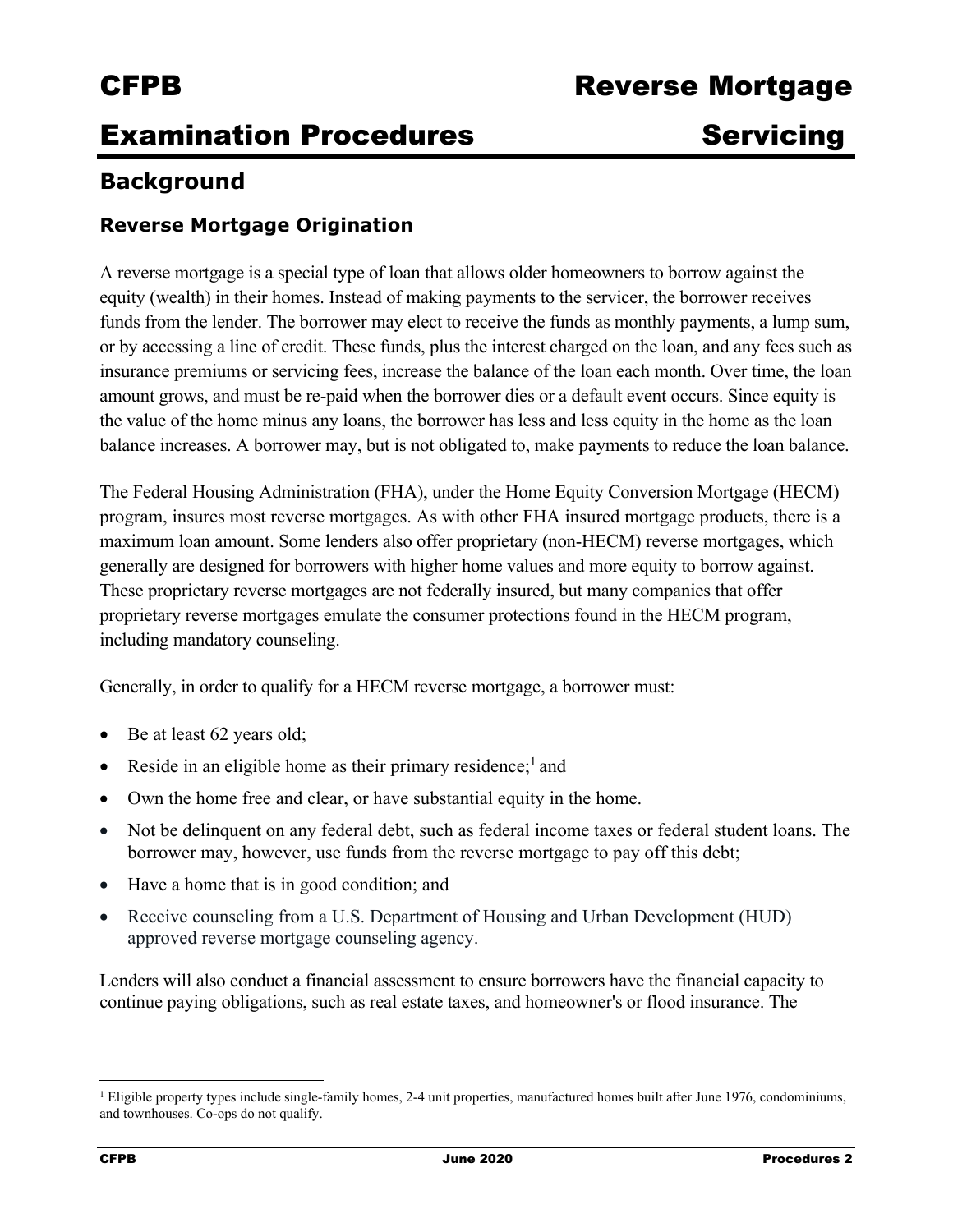## CFPB Reverse Mortgage

## **Examination Procedures Servicing**

reverse mortgage also must be in first lien position, so the borrower must first pay any existing liens in full.

(1) There are different options for receiving funds from a reverse mortgage loan. With a HECM loan for example, a borrower can receive money as a line of credit; in monthly installments; or in a lump sum.

The borrower can also get a combination of monthly installments and a line of credit. There is a cap on the amount a borrower can take out in the first year on all HECM payout options. The lender will calculate the amount that the customer is authorized to borrow overall, based on age, the interest rate, and value of the home. This number is the initial principal limit. Generally, a borrower can take out up to 60 percent of the initial principal limit in the first year. However, if the amount owed on an existing mortgage (or other required payments) is more than 50 percent of the initial principal limit, the borrower can take out enough to pay off the mortgage (and any other required payments, including upfront loan fees) plus additional cash of up to 10 percent of the initial principal limit. The cost of this loan product is generally higher than traditional forward mortgage loans. Costs that accrue over time include interest and ongoing mortgage insurance premiums. The interest rate depends on which lender the borrower chooses, as well as other factors. The interest rate may be fixed or adjustable. On HECM loans, annual mortgage insurance currently adds an additional 0.5 percent of the outstanding mortgage balance on top of the interest rate. There are also upfront costs associated with a reverse mortgage. Below is a list of typical fees that lenders may charge at the start of a loan under the HECM program:<sup>2</sup>

- The upfront Mortgage Insurance Premium (MIP) is a one-time, nonrefundable charge currently set at 2 percent of the maximum claim amount. An Origination Fee is the amount the lender or mortgage broker charges the borrower for making the reverse mortgage loan. On HECM loans, lenders may currently charge an origination fee of up to \$6,000, depending on the maximum claim amount.
- Real Estate Settlement Costs (closing costs) are similar to the costs a borrower pays to take out a traditional mortgage. They include appraisal, title insurance, and inspection fees.
- Reverse Mortgage Counseling Costs are the costs charged by a counseling agency for providing pre-loan counseling required of a HECM loan. HUD rules prohibit a lender from paying the counseling fee. Although not required, most companies that offer proprietary reverse mortgages emulate the mandatory counseling requirement found in the HECM program.

Many borrowers use a portion of their loan funds to pay for the upfront costs. Paying for upfront costs with loan funds is more expensive than paying for them out of pocket because the borrower will be

 $2$  There are other upfront requirements for taking out a reverse mortgage, which may include income and asset verification, repair setasides, paying off prior liens, or paying off delinquent federal debt.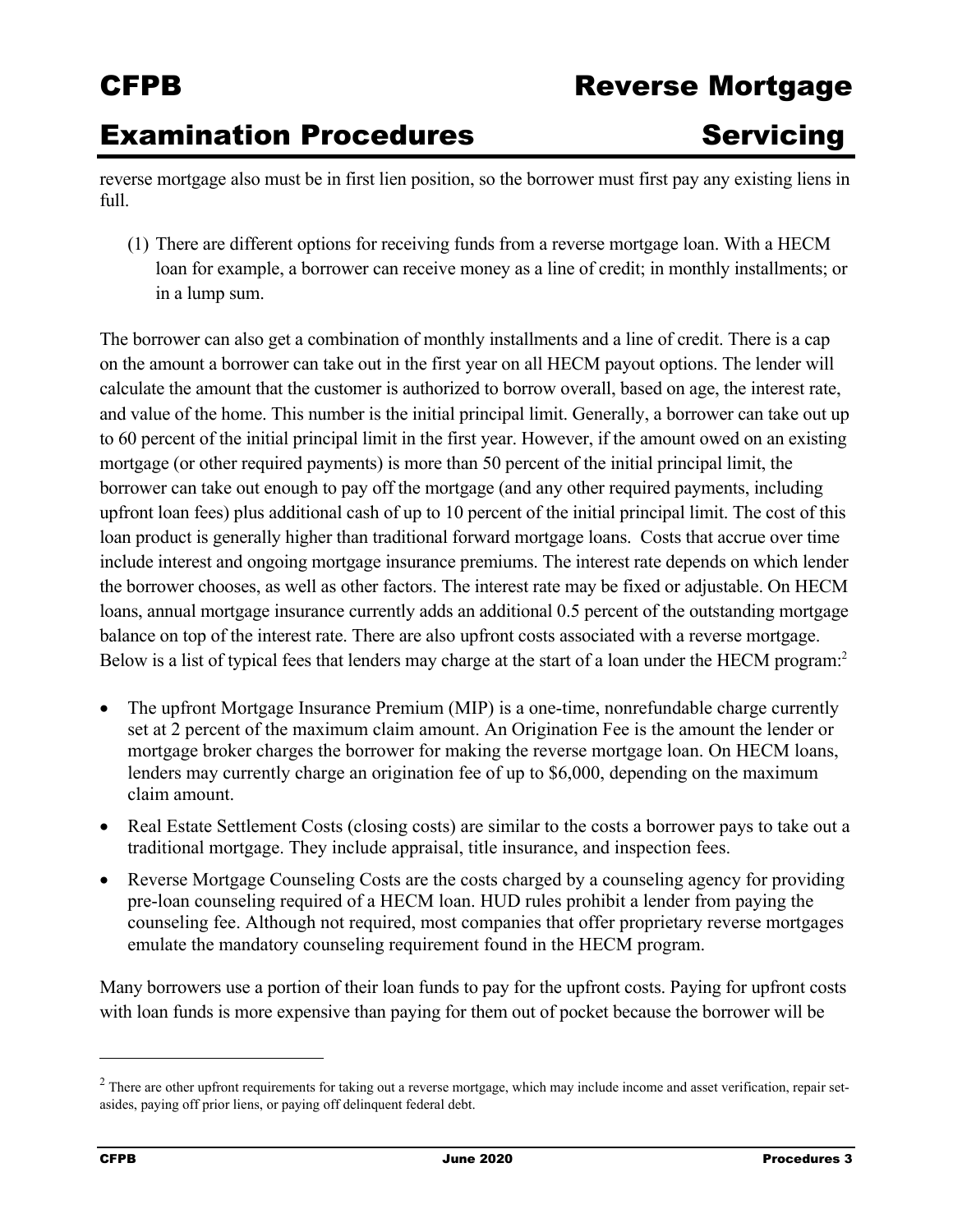## **Examination Procedures Servicing**

charged interest and ongoing mortgage insurance on these costs.

### **Reverse Mortgage Servicing**

Although borrowers do not make monthly payments, servicers calculate monthly interest and mortgage insurance charges based on the current loan balance and then add these charges, along with monthly servicing fees, if applicable, to the loan balance. The amount paid in interest and mortgage insurance compounds the same way a balance on a credit card does. The loan balance used to calculate interest and mortgage insurance changes each month and includes the prior month's interest, mortgage insurance, and servicing fee charges. As the loan balance grows, the amount of the interest and mortgage insurance charged that month also grows.

### *Taxes, Insurance, and Maintenance*

Reverse mortgage borrowers are obligated to pay taxes and insurance and to provide normal maintenance and upkeep of the property for the life of the loan. If taxes and insurance are not paid, or if the borrower allows the condition of the property to deteriorate without making the necessary repairs, the lender may consider the borrower to be in default on the loan and the servicer could foreclose on the home.

For many borrowers, payment of taxes and insurance from the reverse mortgage proceeds is easier and may help prevent default. For some borrowers a written understanding with the servicer for the payment of taxes and insurance, typically referred to as a set-aside, may even be required. For example, under the FHA's HECM program, at origination, the lender will determine if a Life-Expectancy Set-Aside (LESA) is required, and if so, whether it must be fully funded or partially funded, based on a financial assessment of the borrower. If required, the lender will then create a tax and insurance set-aside.<sup>3</sup> This will reduce the principal draw amount available to the borrower.

<sup>3</sup> For a Home Equity Conversion Mortgage (HECM) loan, a set-aside itself is not an escrow account as defined in 12 CFR 1024.17(b).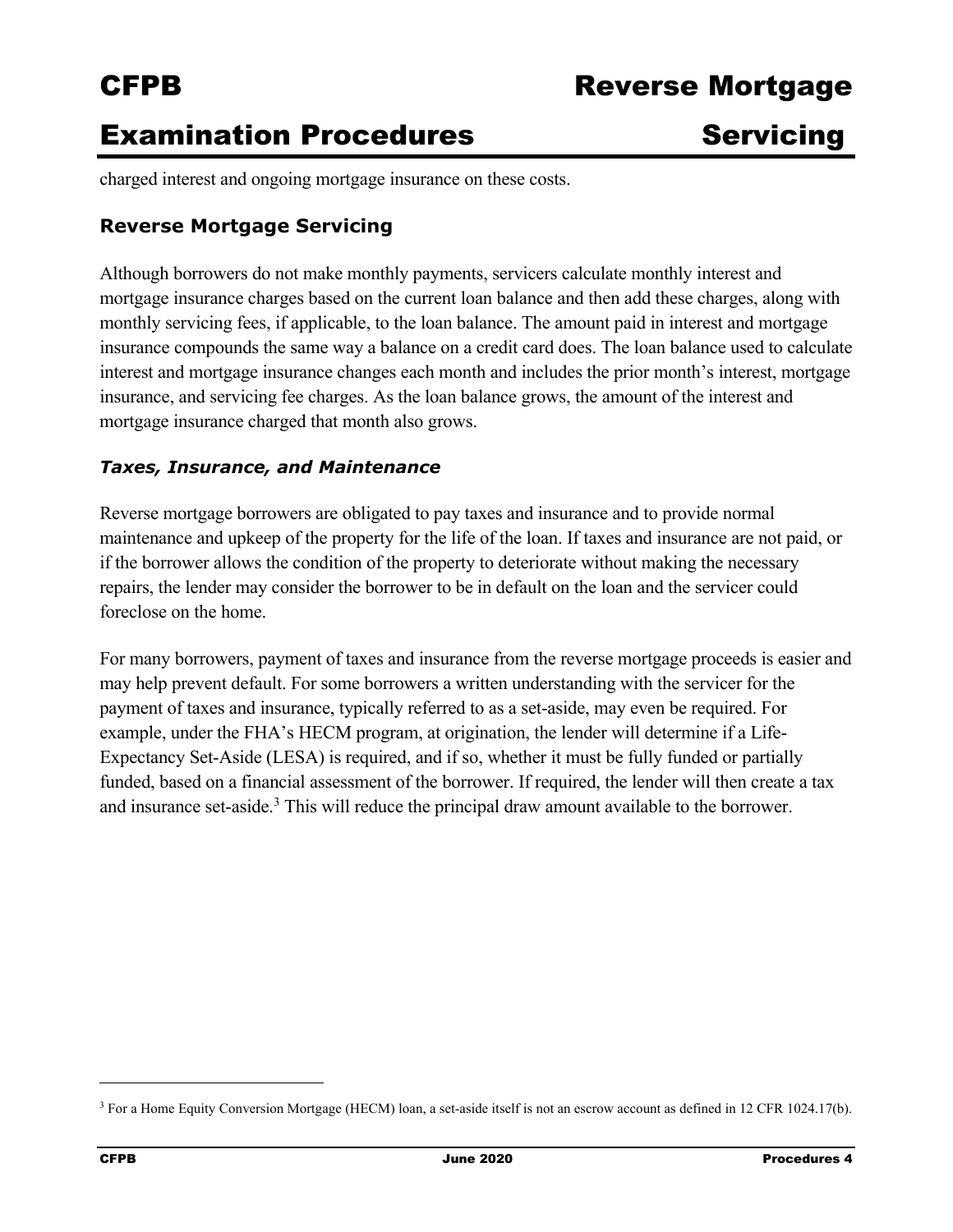## **Examination Procedures Servicing**

### *Occupancy*

The following occupancy requirements apply to HECM reverse mortgage loans:

- The property must be occupied by the borrower, co-borrower, or eligible non-borrowing spouse4 as a principal residence.<sup>5</sup>
- The loan becomes due if the borrower and any co-borrower(s) transfer title.
- The borrower or, where applicable, the eligible non-borrowing spouse, must complete an annual occupancy certification.

### *Causes of Default*

A borrower with a reverse mortgage loan may continue to reside in the property for life even if the total principal and interest due exceeds the initial principal amount and/or the value of the property. Principal and interest will continue to accrue through the duration of the loan, but no repayment is due unless one of the following default events occurs:

- The last borrower on the note dies, or if there is an eligible non-borrowing spouse on a HECM loan originated on or after August 4, 2014, the deferral period after the last borrower's death ends: $6$
- The borrower and, where applicable, an eligible non-borrowing spouse or the co-borrowers, no longer occupy the property or fail to certify occupancy;
- The borrower and any co-borrower transfer ownership;
- The borrower fails to comply with a requirement of the mortgage, such as if the borrower fails to pay taxes or insurance or commits waste.

Upon the borrower's death, the non-borrowing spouse may stay in the home if they pay off the loan. They may also be able to stay in the home depending on when the loan was taken out and whether they qualify under HUD's rules. For loans with case numbers assigned on or after August 4, 2014,

<sup>4</sup> This applies generally to HECM reverse mortgages originated on or after August 4, 2014. The Federal Housing Administration (FHA) defines an *eligible non-borrowing spouse* to mean the spouse, as determined by the law of the state in which the spouse and mortgagor reside or the state of celebration, of the HECM mortgagor at the time of closing and who also is not a mortgagor; and who 1) has been the spouse of the mortgagor at the time of loan closing and has remained the spouse of such HECM mortgagor for the duration of the HECM mortgagor's lifetime; 2) has been properly disclosed to the mortgagee at origination and specifically named as a Non-Borrowing Spouse in the HECM documents; and 3) has occupied, and continues to occupy, the property securing the HECM as the Principal Residence of the Non-Borrowing Spouse.

 applies only to borrowers who fail to occupy the subject property because of a physical or mental illness. <sup>5</sup> A HECM borrower must occupy the subject property as their principal place of residence. The 12 consecutive month exception

<sup>6</sup> HUD Mortgagee Letter 2014-07 stipulates on HECM loans originated on or after August 4, 2014, that the due and payable status that occurs because of the death of the last surviving borrower is deferred until the death of the last surviving non-borrowing spouse; or until another listed event occurs, if a borrower was married at the time of closing and the non-borrowing spouse was identified at the time of closing and has occupied and continues to occupy the property as the non-borrowing spouse's principal residence.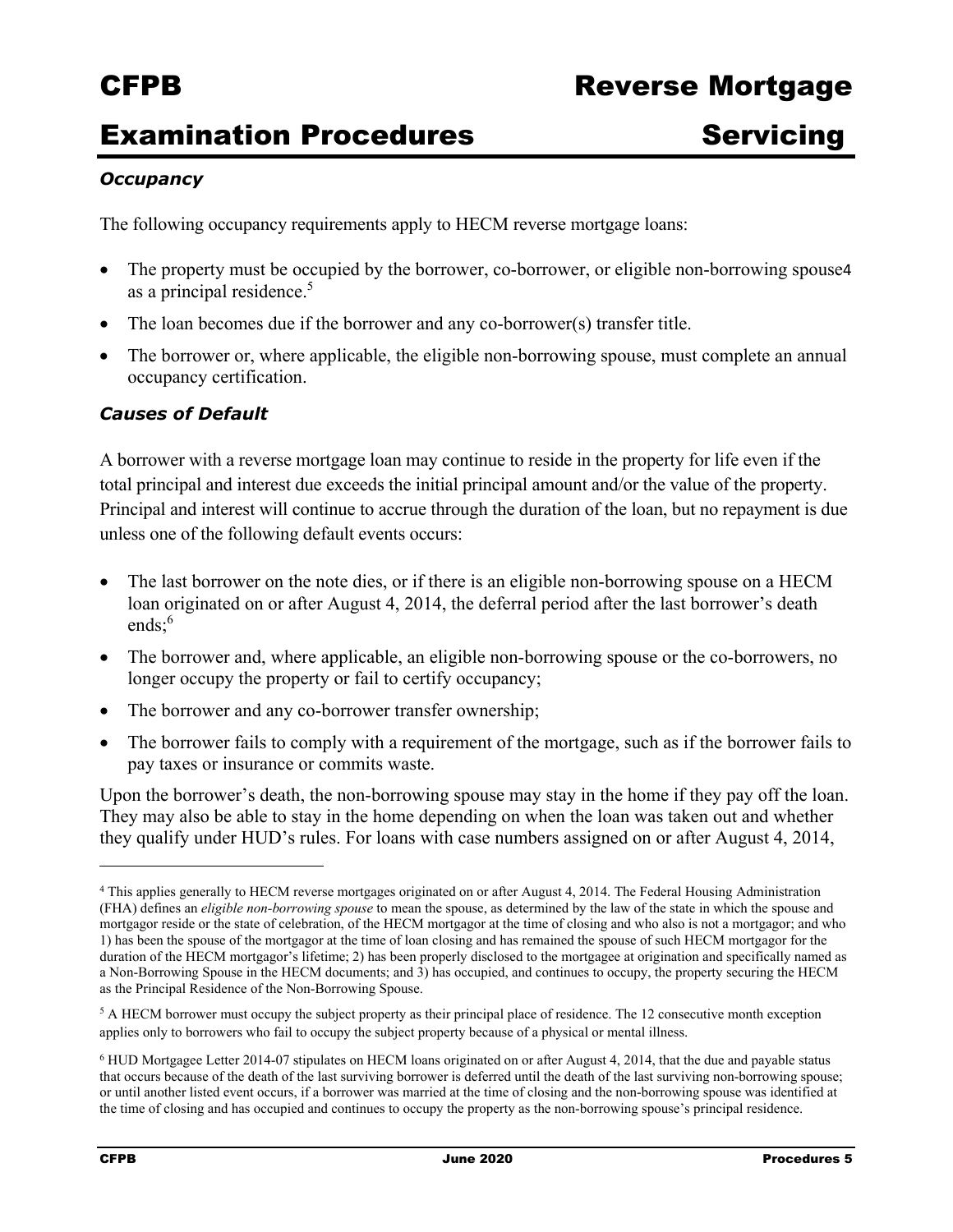## CFPB Reverse Mortgage

## **Examination Procedures Servicing**

the servicer will determine if the non-borrowing spouse qualifies for a deferral of the due and payable status. If the spouse meets certain conditions set by HUD, the non-borrowing spouse will be able to stay in the home.<sup>7</sup> For loans with case numbers assigned before August 4, 2014, the servicer after the death of the borrower may either foreclose on the property<sup>8</sup> or may allow the nonborrowing spouse to stay in the home through a process called "Mortgagee Optional Election (MOE) Assignment."<sup>9</sup>

Some loss mitigation options may also be available if a loan default is due to non-payment of taxes or insurance, or maintaining the property in good condition. These may include short sale, deed-in-lieu of foreclosure; a repayment plan of advances for taxes or insurance made by the servicer; $^{10}$ , an atrisk extension, or a refinance into another reverse mortgage.

The borrower may have the right to sell or refinance. The borrower may sell the property for the lesser of the appraised value or the mortgage balance.<sup>11</sup> A HECM borrower is not liable for the difference if the loan balance is greater than the property value. The borrower may refinance the property by paying off the total loan balance. If the property value exceeds the loan balance (including any costs of sale), the borrower is entitled to the difference, after the sale.

With respect to a HECM loan, if the cause of default is death of the last borrower, any successors have up to six months from the date of death to sell or refinance the property and may pay off the loan for 95 percent of the appraised value. If the successors sell the home, they are not liable for the difference if the loan balance is greater than the net proceeds from sale, and they retain all sale proceeds in excess

 $^7$  To qualify for the deferral period the non-borrowing spouse must: (1) establish within 90 days of borrower's death their ownership interest to the property or a legal right to remain in the home for life; (2) have been married to the borrower at the time the loan documents were signed up until the borrower's death (for couples who were unable to be legally married based on gender at the time the reverse mortgage loan was made, they must show that they were legally married by the time of the borrower's death); (3) have been identified in the loan documents as a non-borrowing spouse; (4) have lived, and continues to live, in the home as their principal residence; and (5) continue to meet the loan requirements and make sure the loan does not become due and payable for any other reason.

 the property or satisfy the debt in some other way, they may request a delay with the foreclosure for up to a 180 days. <sup>8</sup>If the servicer decides to foreclose on the home or finds that the non-borrowing spouse does not qualify for MOE Assignment, they must begin foreclosure proceedings within six months of the borrower's death. If the non-borrowing spouse is actively trying to sell

 lived since the beginning of the loan, and continues to live, in the home as their principal residence; (3) provide their Social Security 9 To qualify for MOE Assignment the non-borrowing spouse must: (1) have been married to the borrower at the time the loan documents were signed up until the borrower's death (for couples who were unable to be legally married based on gender at the time the reverse mortgage loan was taken out, they must show that they were legally married by the time of the borrower's death); (2) have number or Tax Identification Number; (4) agree that they will no longer receive any payments from the reverse mortgage loan; (5) continue to meet all loan obligations, including paying property taxes and homeowners insurance. *See* Mortgagee Letter 2019-15.

 $10$  For HECM loans, HUD issued mortgagee letters 2015-11 and 2016-07 with guidance for establishing repayment plans in the event a servicer chooses to offer such plans. The servicer will set up a repayment plan with the borrower to repay advanced funds for defaulted real estate taxes and/or insurance. Use of repayment plans are at the servicer's discretion.

 $<sup>11</sup>$  For HECM loans that are due and payable, a borrower or an eligible non-borrowing spouse may sell for the lesser of the mortgage</sup> balance or five percent below the appraised value.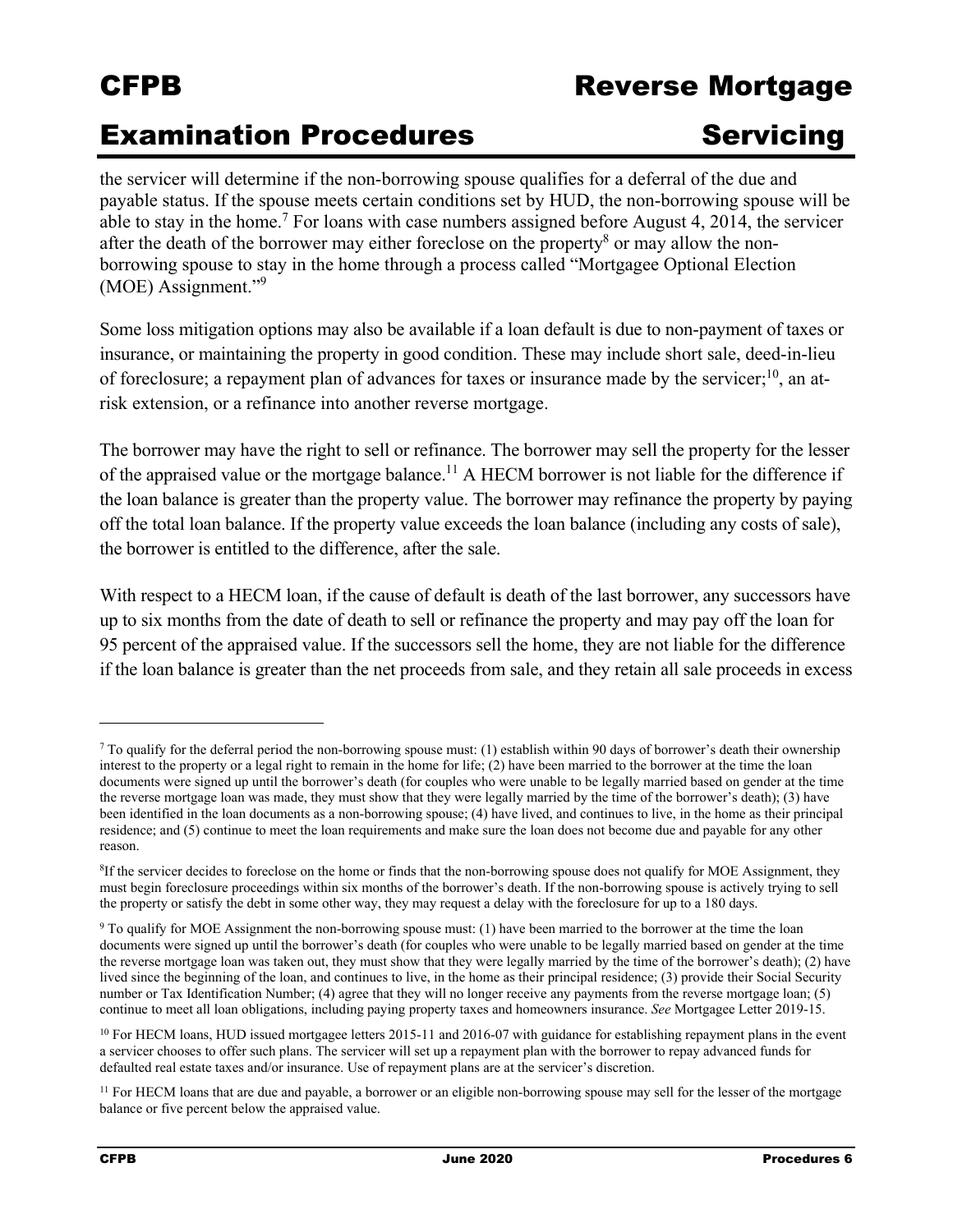# **Examination Procedures Servicing**

of the loan balance.

### *Applicable Law*

The following Federal consumer financial laws and regulations apply to reverse mortgage servicing:

- The Real Estate Settlement Procedures Act (RESPA) and its implementing regulation, Regulation X, impose requirements for servicing transfers, responding to written information requests, resolution of notices of error, force-placed insurance, and escrow account maintenance.<sup>12</sup>
- The Truth in Lending Act (TILA) and its implementing regulation, Regulation Z, impose requirements on servicers regarding payment crediting, including imposition of late fee and delinquency charges, provision of payoff statements with respect to closed-end consumer credit transactions secured by a principal dwelling, and disclosures regarding rate changes for adjustable rate mortgages. For open-end mortgages, Regulation Z provisions related to error resolution apply to the extent that the servicer is a creditor. Additionally, TILA and Regulation Z generally impose requirements on loan owners for loan ownership [transfers.](https://transfers.13)<sup>13</sup>
- The Fair Debt Collection Practices Act (FDCPA) governs collection activities conducted by third-party collection agencies, as well as servicer collection activities if the servicer is a *debt collector* as defined by the FDCPA. Typically, a servicer who acquired the loan when it was already in default falls under that definition, but a servicer may not be covered if one of the exceptions to the FDCPA applies.
- The Gramm-Leach-Bliley Act (GLBA) requires servicers within the scope of coverage to provide privacy notices and limit information sharing in particular ways.
- The Equal Credit Opportunity Act (ECOA) and its implementing regulation, Regulation B, apply to those servicers that are creditors, such as those who participate in a credit decision. The statute makes it unlawful to discriminate against any borrower with respect to any aspect of a credit transaction:
	- a. On the basis of race, color, religion, national origin, sex or marital status, or age (provided the applicant has the capacity to contract);

 $12$  However, the general servicing requirements regarding policies and procedures; early intervention; continuity of contact; and loss mitigation procedures of Regulation X are generally inapplicable to servicers of reverse mortgage transactions. 12 CFR 1024.30(b)(2). Also, as noted, for a HECM loan, a set-aside itself is not an escrow account as defined in 12 CFR 1024.17(b).

 $<sup>13</sup>$  The periodic statement requirements of Regulation Z are inapplicable to servicers of reverse mortgage transactions. 12 CFR</sup>  $1026.41(e)(1)$ . However, under HUD regulations, the "mortgagee shall provide to the borrower a monthly statement regarding the activity of the mortgage for each month, as well as for the calendar year." The statement must summarize the total principal amount paid to the borrower during that calendar year, the mortgage insurance premiums charged to the borrower and paid to the FHA, the total amount of deferred interest added to the outstanding loan balance, the total outstanding loan balance, the current principal limit, and an accounting of all payments for property charges. 24 CFR 206.203(a).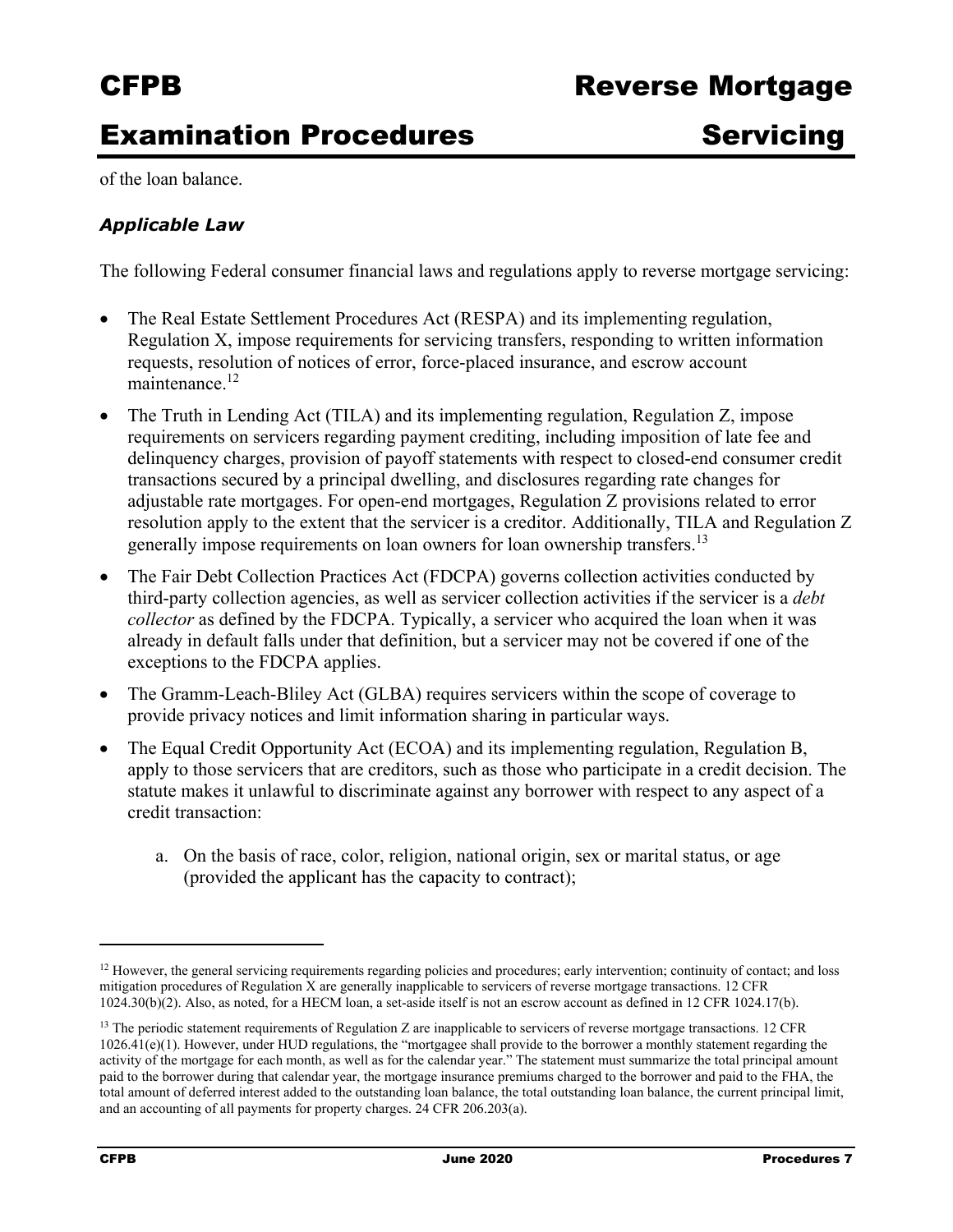## CFPB Reverse Mortgage

## **Examination Procedures Servicing**

- b. Because all or part of the applicant's income derives from any public assistance program; or
- c. Because the applicant has in good faith exercised any right under the Consumer Credit Protection Act.<sup>14</sup>

To carry out the objectives set forth in the **Examination Objectives** section, the examination process also will include assessing other risks to consumers generally governed by the Dodd-Frank Act. These risks may include potentially unfair, deceptive, or abusive acts or practices (UDAAPs) with respect to servicers' interactions with [consumers.](https://consumers.15)<sup>15</sup> Collecting information about risks to consumers, whether or not there are specific legal guidelines addressing such risks, can help inform the Bureau's policymaking. The standards the CFPB will use in assessing UDAAPs are:

- o An act or practice is unfair when:
	- 1) It causes or is likely to cause substantial injury to consumers;
	- 2) The injury is not reasonably avoidable by consumers; and
	- 3) The injury is not outweighed by countervailing benefits to consumers or to competition.
- o A representation, omission, act, or practice is deceptive when:
	- 1) The representation, omission, act, or practice misleads or is likely to mislead the consumer;
	- 2) The consumer's interpretation of the representation, omission, act, or practice is reasonable under the circumstances; and
	- 3) The misleading representation, omission, act, or practice is material.
- o An abusive act or practice:

- 1) Materially interferes with the ability of a consumer to understand a term or condition of a consumer financial product or service or
- 2) Takes unreasonable advantage of –

<sup>&</sup>lt;sup>14</sup> The Consumer Credit Protection Act (the Act), 15 USC 1601 et seq., is the collection of federal statutes that protects consumers when applying for or receiving credit. The Act includes statutes that have dispute rights for consumers, such as the Fair Credit Reporting Act (FCRA). The Equal Credit Opportunity Act (ECOA) prohibits discriminating against an applicant who has exercised a dispute right pursuant to one of the statutes outlined in the Act.

<sup>15</sup> Dodd-Frank Act, Sec. 1036, PL 111-203 (July 21, 2010).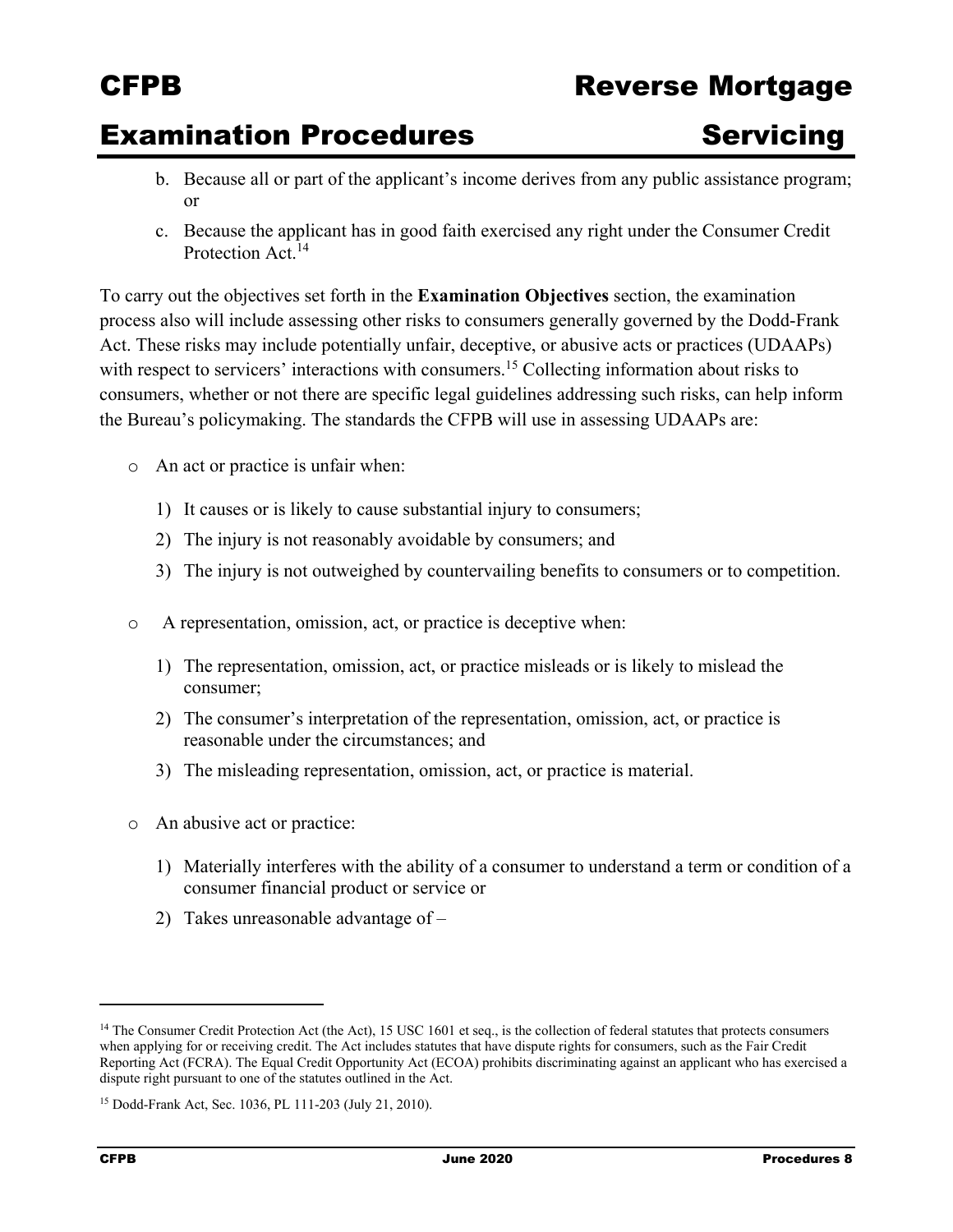## CFPB Reverse Mortgage

## **Examination Procedures Servicing**

- A lack of understanding on the part of the consumer of the material risks, costs, or conditions of the product or service;
- The inability of the consumer to protect its interests in selecting or using a consumer financial product or service; or
- The reasonable reliance by the consumer on a covered person to act in the interests of the consumer.

Please refer to the examination procedures regarding UDAAPs for more information about the legal standards and the CFPB's approach to examining for UDAAPs.

The particular facts in a case are crucial to a determination of unfair, deceptive, or abusive acts or practices. As set out in the **Examination Objectives** section, examiners should consult with Headquarters to determine whether the applicable legal standards have been met before concluding a violation of any Federal consumer financial law could be cited, including a UDAAP violation.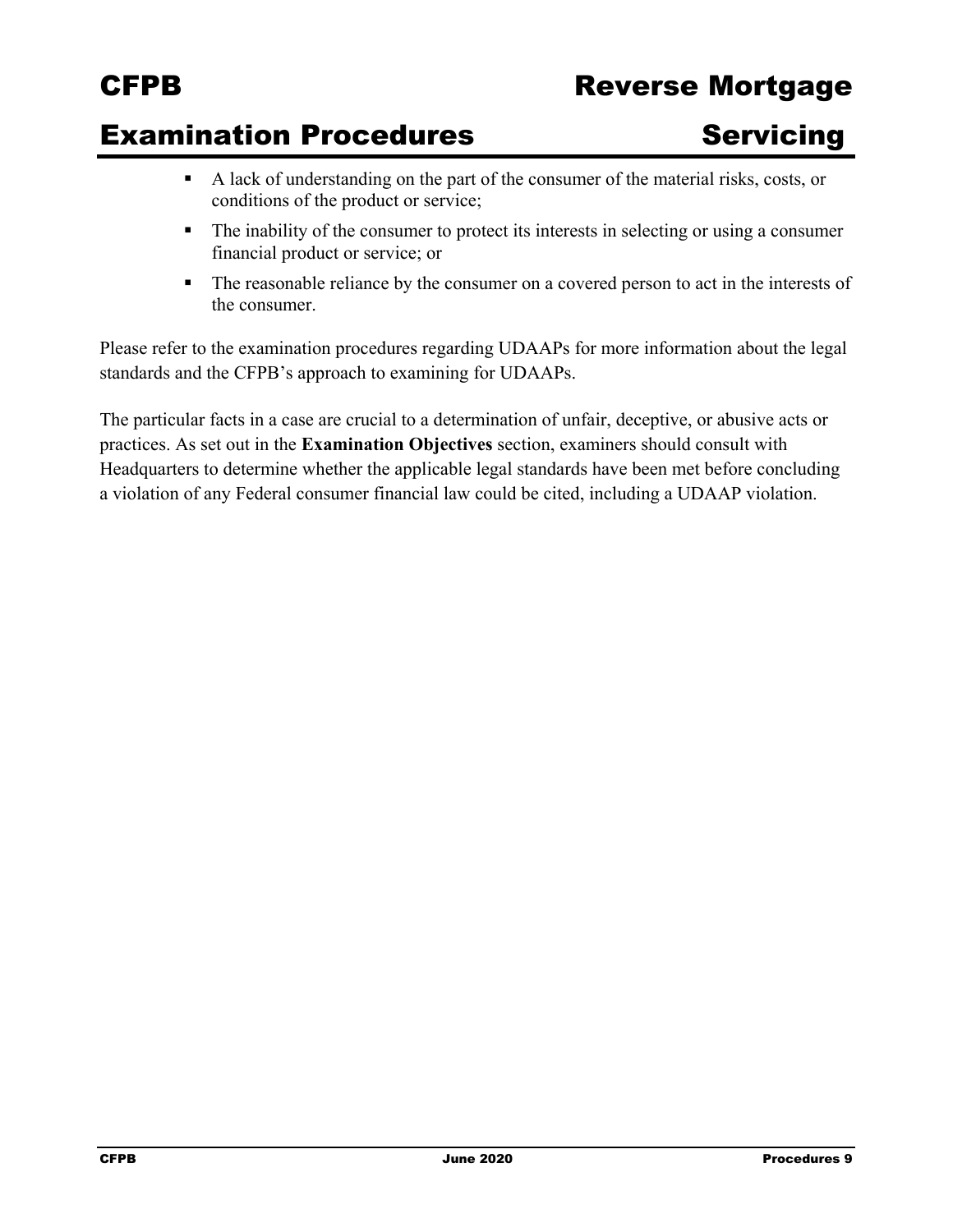## **Examination Procedures Servicing**

## **Reverse Mortgage Servicing Examination Procedures**

## **Compliance Management System**

Review the entity's compliance management system using the Compliance Management Review section of the CFPB examination procedures.

[Click&type]

## **Service Provider Oversight**

2. Reverse mortgage servicers may be responsible for the activities of service providers. Examiners should ensure that such entities appropriately manage their relationships with service providers. Examiners should evaluate policies, procedures, complaints, and copies of any agreements between entities and service providers acting on behalf of the entity for purposes of assessing risks to consumers.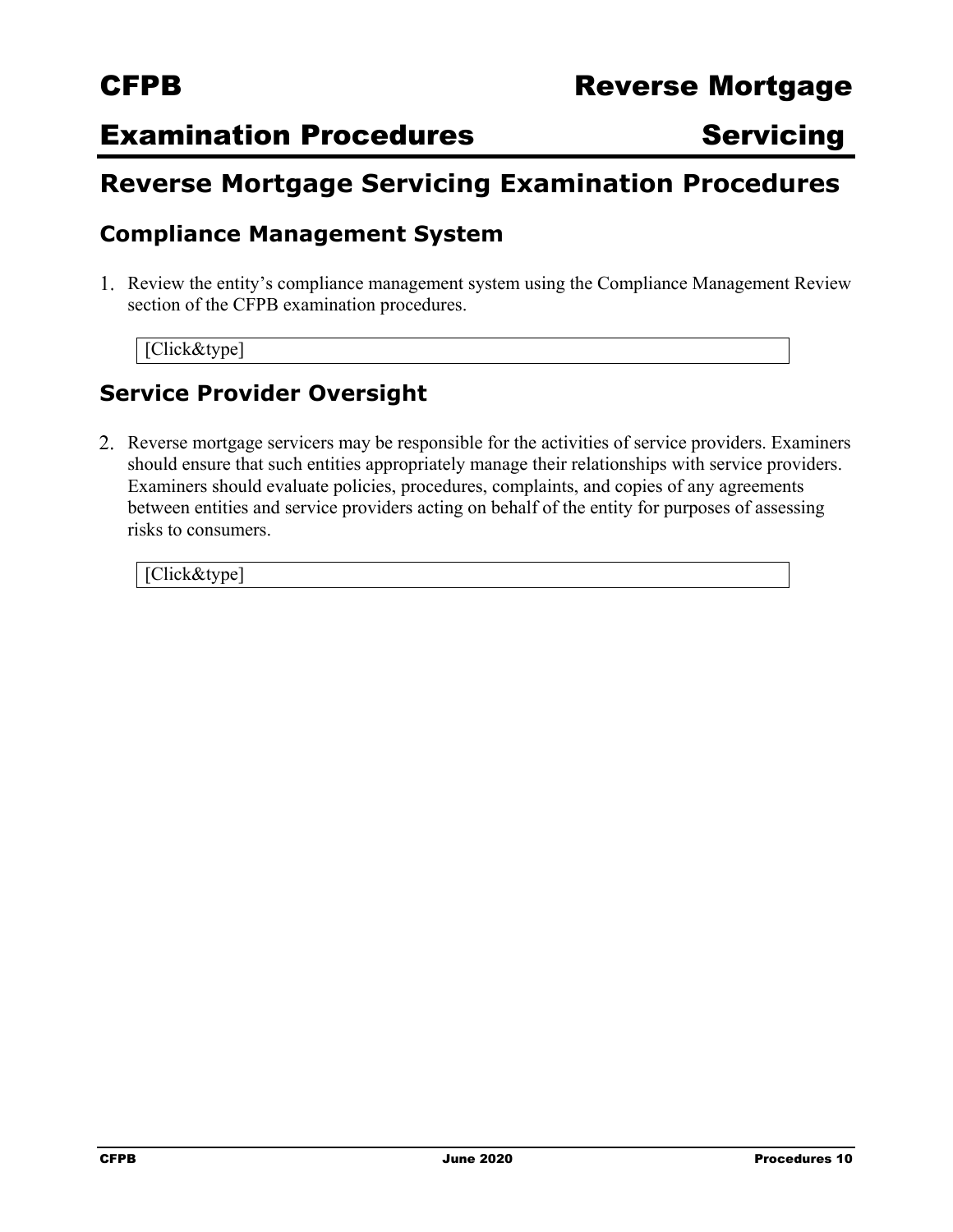## **Examination Procedures Module 1**

## **Module 1 – Servicing Transfers, Loan Ownership Transfers, and Escrow Disclosures**

## **Servicing Transfers**

Examiners should engage in several steps to assess compliance with law in connection with servicing transfers and loan ownership transfers. If a servicer maintains escrow accounts on behalf of the borrower, examiners should review compliance with requirements for escrow accounts.<sup>16</sup> First, examiners should review a sample of servicing records, from the servicer's primary computer system, for loans transferred within the previous year. Examiners also may need to review copies of the electronic and paper documents transferred from the prior servicer. Additionally, they should review relevant records outside the servicer's primary computer system, such as copies of the RESPA disclosures, and evidence of delivery. If consumer complaints or document review indicate potential violations in these areas, examiners also may conduct interviews of consumers from the sample and ask questions relevant to each topic area below.

### *RESPA*

1. Assess compliance with RESPA provisions regarding Mortgage Servicing Transfer Disclosures.<sup>17</sup> Please refer to the examination procedures for servicing transfers regarding RESPA, 12 CFR 1024.33, for more information.<sup>18</sup>

[Click&type]

 loan, including charges that the borrower and servicer have voluntarily agreed that the servicer should collect and pay. The definition  $16$  Under Regulation X, 12 CFR 1024.17, an escrow account means "any account that a servicer establishes or controls on behalf of a borrower to pay taxes, insurance premiums (including flood insurance), or other charges with respect to a federally related mortgage encompasses any account established for this purpose, including a 'trust account', 'reserve account', 'impound account', or other term in different localities. An 'escrow account' includes any arrangement where the servicer adds a portion of the borrower's payments to principal and subsequently deducts from principal the disbursements for escrow account items. For purposes of [12 CFR 1024.17], the term 'escrow account' excludes any account that is under the borrower's total control." For a HECM loan, a set-aside itself is not an escrow account.

 $17$  For reverse mortgage loans, the effective date of transfer is the transfer date agreed upon by the transferee servicer and the transferor servicer.

 $18$  Note that under 12 CFR 1024.33(a), if a person who applies for a reverse mortgage transaction is denied credit within three days (excluding legal holidays, Saturdays, and Sundays) after applying, a servicing disclosure statement is not required to be delivered.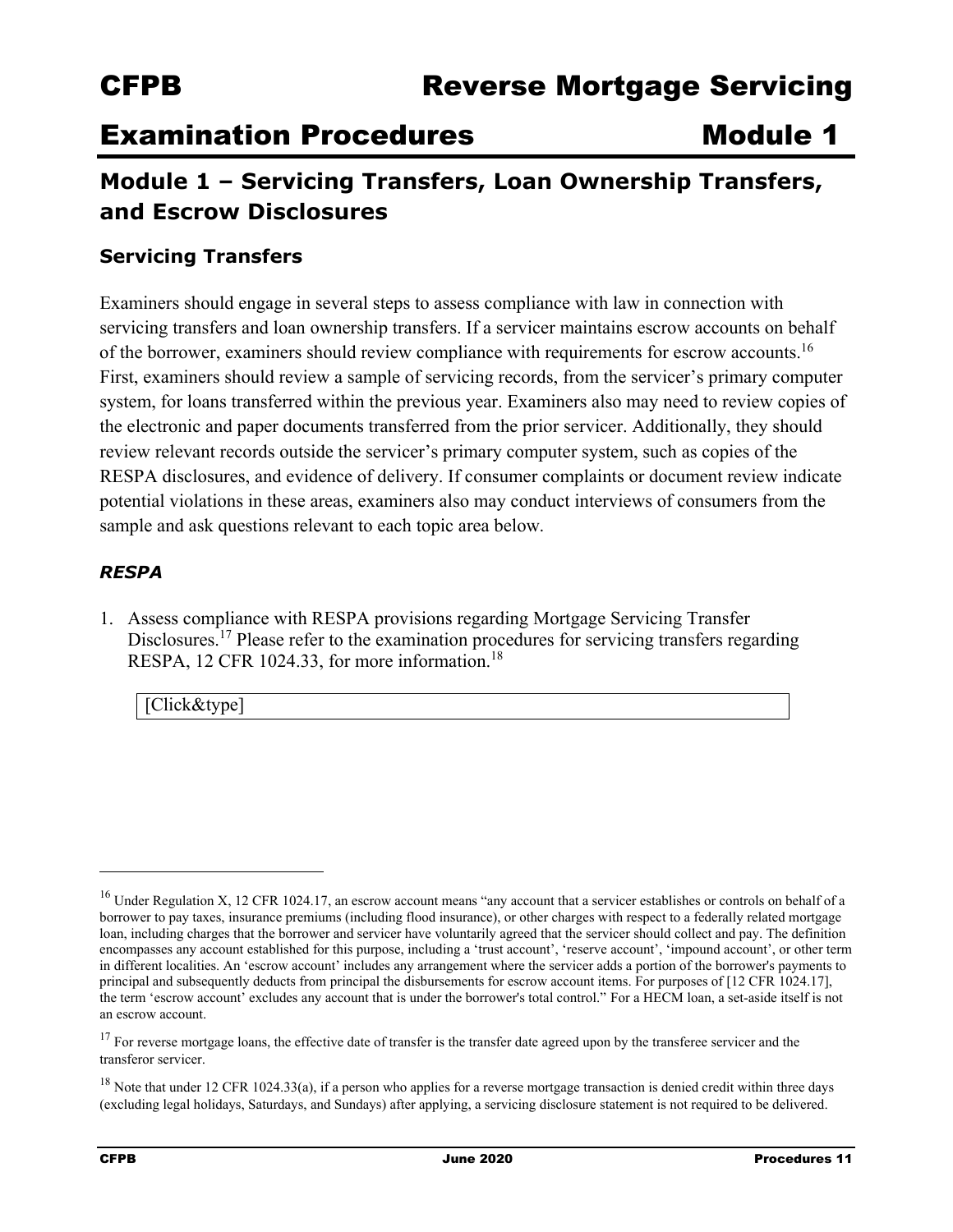## Examination Procedures **Module 1**

### *FDCPA*

2. Assess the applicability of FDCPA and, if applicable, compliance with FDCPA, Right to Validation Notice for Certain Consumers. Please refer to the examination procedures regarding FDCPA, 15 USC 1692g(a), for more information.

[Click&type]

### *Other Risks to Consumers*

3. Determine whether the servicer accurately represents balances or amounts owed after transfer of account servicing.

[Click&type]

4. Determine whether a servicer who receives servicing transfers complies with the terms of loss mitigation agreements entered into by the borrower and the prior servicer.

[Click&type]

5. Determine whether the servicer who receives servicing accurately represents remaining loan proceeds and terms of the reverse mortgage agreement.

| $\sim$ |
|--------|
|--------|

## **Ownership Transfers**

### *Regulation Z*

Examiners should determine whether the servicer is required to transmit the loan ownership transfer notice. The institution would have this obligation if (a) it becomes the owner of an existing mortgage loan by acquiring legal title to the debt obligation, whether through a purchase, assignment or other transfer and (b) acquires more than one mortgage loan in any twelve-month period, according to 12 CFR 1026.39(a)(1). For purposes of this requirement, a *mortgage loan* is either an open-end consumer credit transaction secured by the principal dwelling of the consumer, or a closed-end consumer credit transaction secured by a dwelling or real property, according to  $1026.39(a)(2).^{19}$  $1026.39(a)(2).^{19}$ 

 obligation. Contractually, the loan owner may have delegated the responsibility to send the notice to the servicer. Although the loan <sup>19</sup> A servicer of a reverse mortgage loan is not treated as an owner of the obligation for purposes of 12 CFR 1026.39 if the servicer holds title to the loans, or title is assigned to the servicer, solely for the administrative convenience of the servicer in servicing the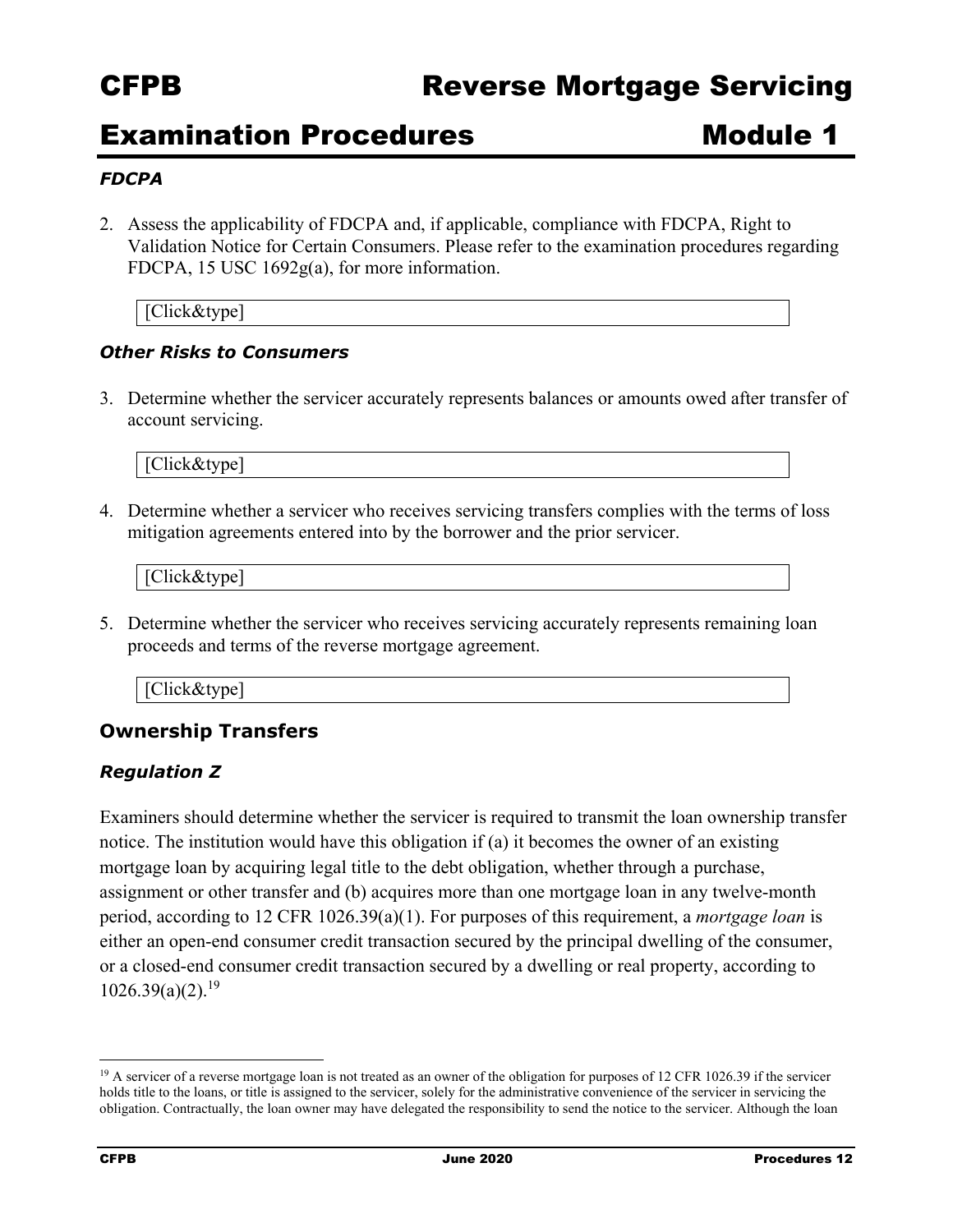## CFPB Reverse Mortgage Servicing

## **Examination Procedures Module 1**

To assess whether the servicer is complying with obligations under Regulation Z to notify consumers of changes in the loan ownership, examiners should sample from the list of loans in which the *loan's* owner changed within the previous year. For the loans in the sample, examiners should review copies of consumer disclosures regarding loan ownership and evidence of delivery.

6. Assess compliance with Regulation Z, Notice of Ownership Transfer Provision. Please refer to the examination procedures regarding Regulation Z, 12 CFR 1026.39, for more information.

[Click&type]

## **Escrow Transfers**

### *RESPA*

To assess whether the servicer is complying with obligations under Regulation X to notify consumers of changes in the escrow account requirements resulting from a transfer of servicing, examiners should sample from the list of loans transferred within the previous year that included escrow accounts. For the loans in the sample, examiners should review copies of consumer disclosures regarding escrow accounts and evidence of delivery.

7. If the servicer maintains escrow accounts, assess compliance with RESPA, Escrow Accounts, Transfer of Servicing Provisions. Please refer to the examination procedures regarding RESPA, 12 CFR 1024.17, for more information.<sup>20</sup>

[Click&type]

owner cannot delegate its obligation under law, examiners should assess whether the servicer is fulfilling its commitment, if applicable.

 $20$  For a HECM loan, a set-aside itself is not an escrow account.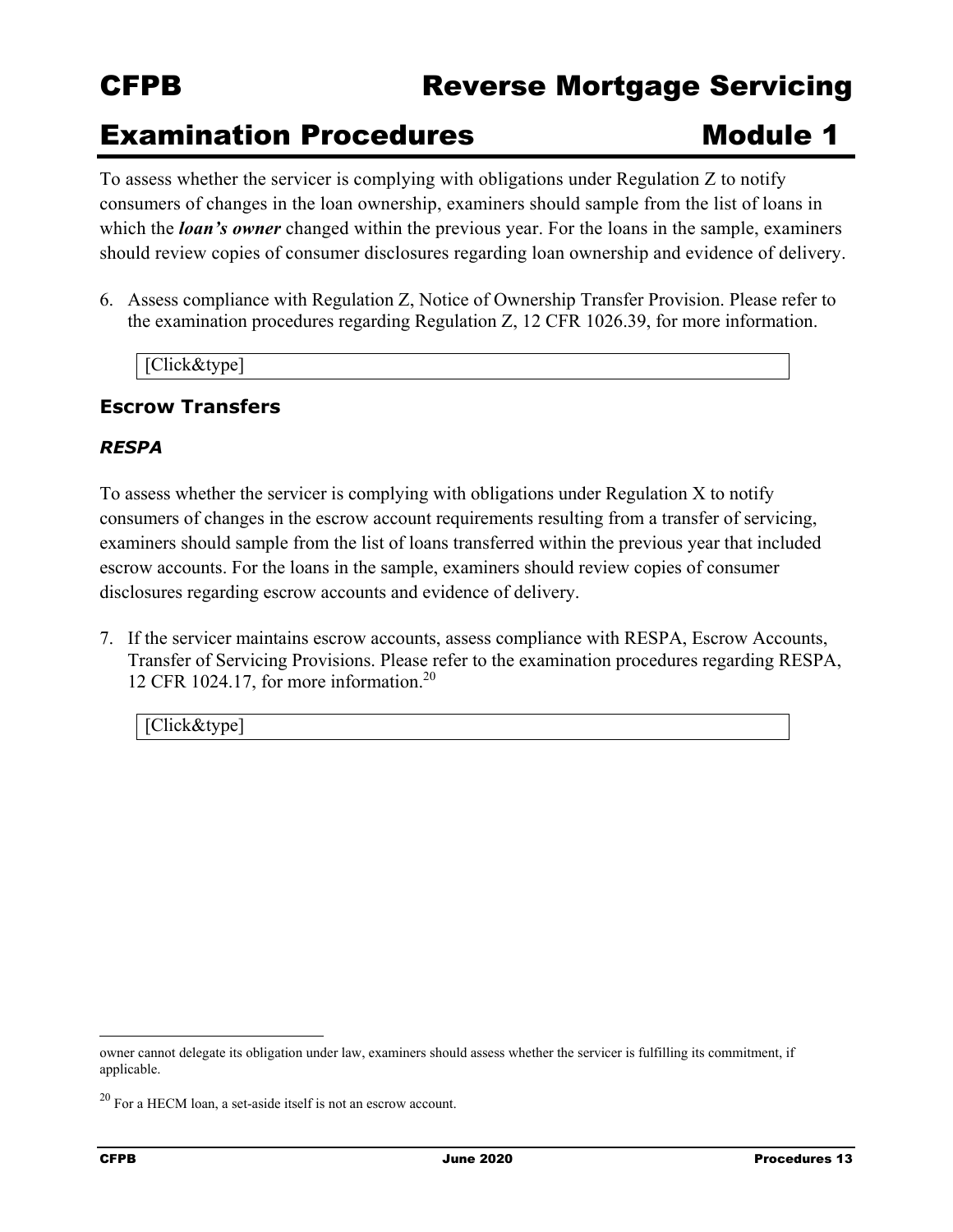## **Module 2 – Account Maintenance, Payments, and Disclosures**

Unlike a traditional mortgage, borrowers do not make periodic payments on reverse mortgages. Typically, servicers make payments to borrowers and calculate interest on the growing loan balance. Some borrowers, however, may: 1) make payments to offset the interest that accrues on the loan monthly or to reduce the principal balance; 2) make payments to pay advances made by the lender to pay taxes and insurance; or 3) make a full payment to pay off the loan. To assess payment posting and fee practices, examiners should review a sample of servicing records. Examiners should begin by reviewing a sample of records from the servicer's primary record system; if potential problems are found, examiners should review copies of relevant records outside the primary system, such as copies of consumer payment records, and copies of bills from vendors documenting any services related to the consumer's loan account. If consumer complaints or document review indicates potential violations in these areas, examiners also may conduct interviews of consumers from the sample and ask questions relevant to each topic area below.

## **Fees and Charges**

1. Assess policies, procedures, and practices for assessing fees and charges, such as attorney's fees, property inspection fees, occupancy inspection fees, appraisal fees, and other charges, including whether the servicer ensures that fees are only assessed when the activity or service actually takes place. Document the timing and frequency of fees and determine whether the servicer has established reasonable intervals for repeat services.

[Click&type]

2. Determine whether the servicer communicates the fees and charges to the borrower, and if so, determine whether the communication provides clear and conspicuous disclosure of fees and charges.

[Click&type]

## **Payment Processing**

## *Regulation Z*

3. Assess compliance with Regulation Z, Payment Posting Provisions for closed-end mortgages secured by a consumer's principal dwelling and open-end credit. Please refer to the examination procedures regarding Regulation Z, 12 CFR 1026.36(c)(1) and 1026.10, for more information.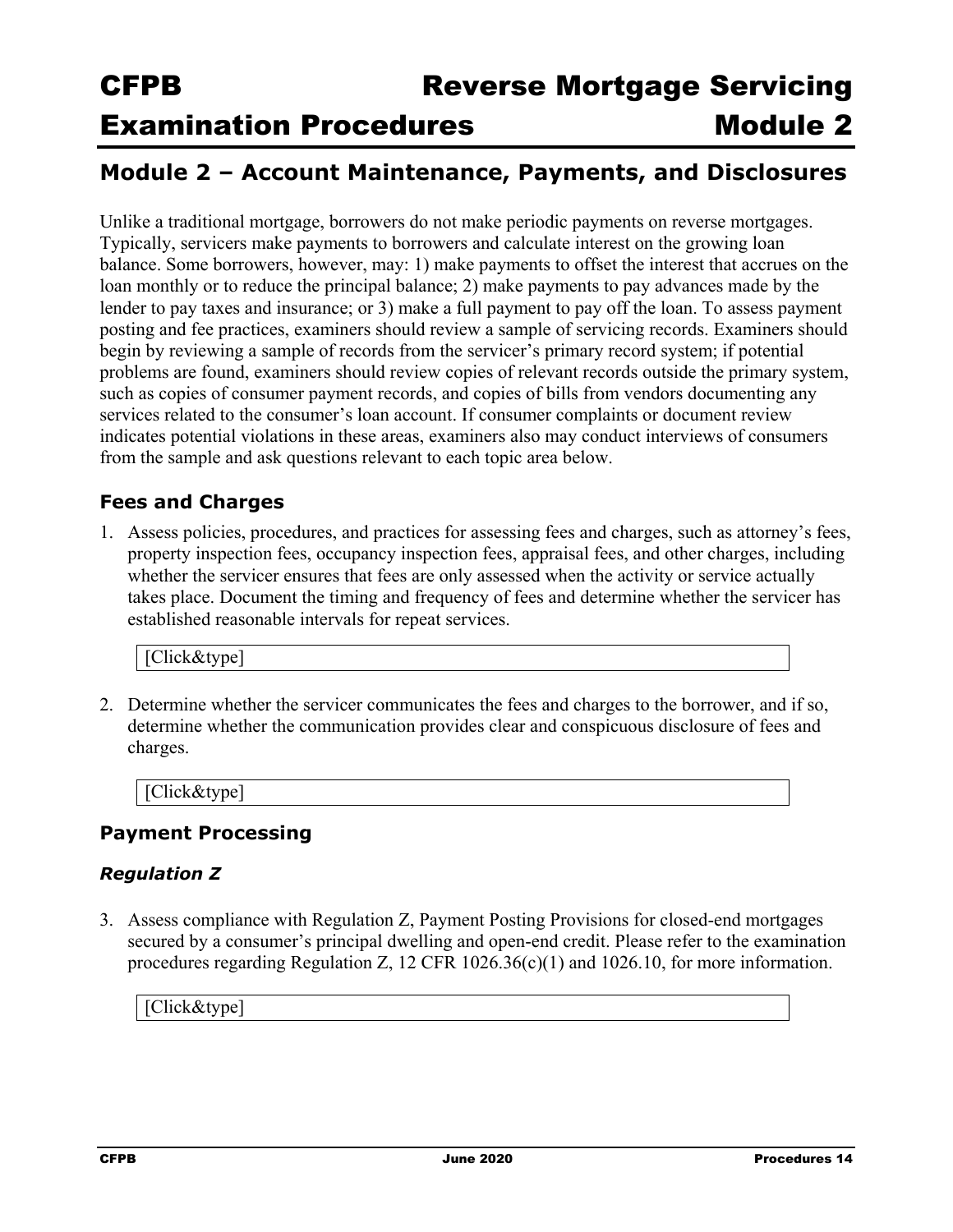#### *Other Risks to Consumers*

4. To the extent that the servicer markets optional products, review marketing materials, including telemarketing scripts, direct mail, web-based, or other media, and determine whether the servicer discloses each optional product's costs and terms clearly and prominently. In reviewing such disclosures, assess clarity and readability with enhanced scrutiny. Fine print and oral disclosures add additional barriers to consumer comprehension. If consumer complaints or document review indicates potential risks to consumer in these areas or the servicer engages in telemarketing, monitor call center activity and statements of representatives marketing the products. If the servicer engages in web-based marketing, monitor Internet communications related to the marketing.

[Click&type]

5. Determine whether the servicer added on optional products or services without obtaining explicit authorization from the consumer. If the servicer obtains written authorization, review records of consumers who received additional products or services to ensure that the lender has provided and retained written authorization.

| tvpe.<br>$1.4 \times 1.7$<br>$\pi$ itck $\alpha$ t<br>$C_{\rm H}$ <sub>U</sub><br>- |
|-------------------------------------------------------------------------------------|
|-------------------------------------------------------------------------------------|

6. Assess policies, procedures and practices for determining whether the consumer is current on payment of taxes and insurance; and whether the servicer correctly represents amounts owed for taxes and insurance.

[Click&type]

## **Other Reverse Mortgage Disclosures**

7. Review the servicer's policies, procedures, and systems to assess the adequacy of whether the servicer furnishes applicable disclosures when required by Regulation Z. Examiners should review a sample of payoff statements.

[Click&type]

## **Payoff Statements**

8. Determine whether the servicer provided consumers, or verifiable persons acting on behalf of consumers, an accurate payoff statement upon request within a reasonable amount of time and in no case more than seven business days after receiving the request. Please refer to the examination procedures regarding TILA, 12 CFR 1026.36 $(c)(3)$ , for more information.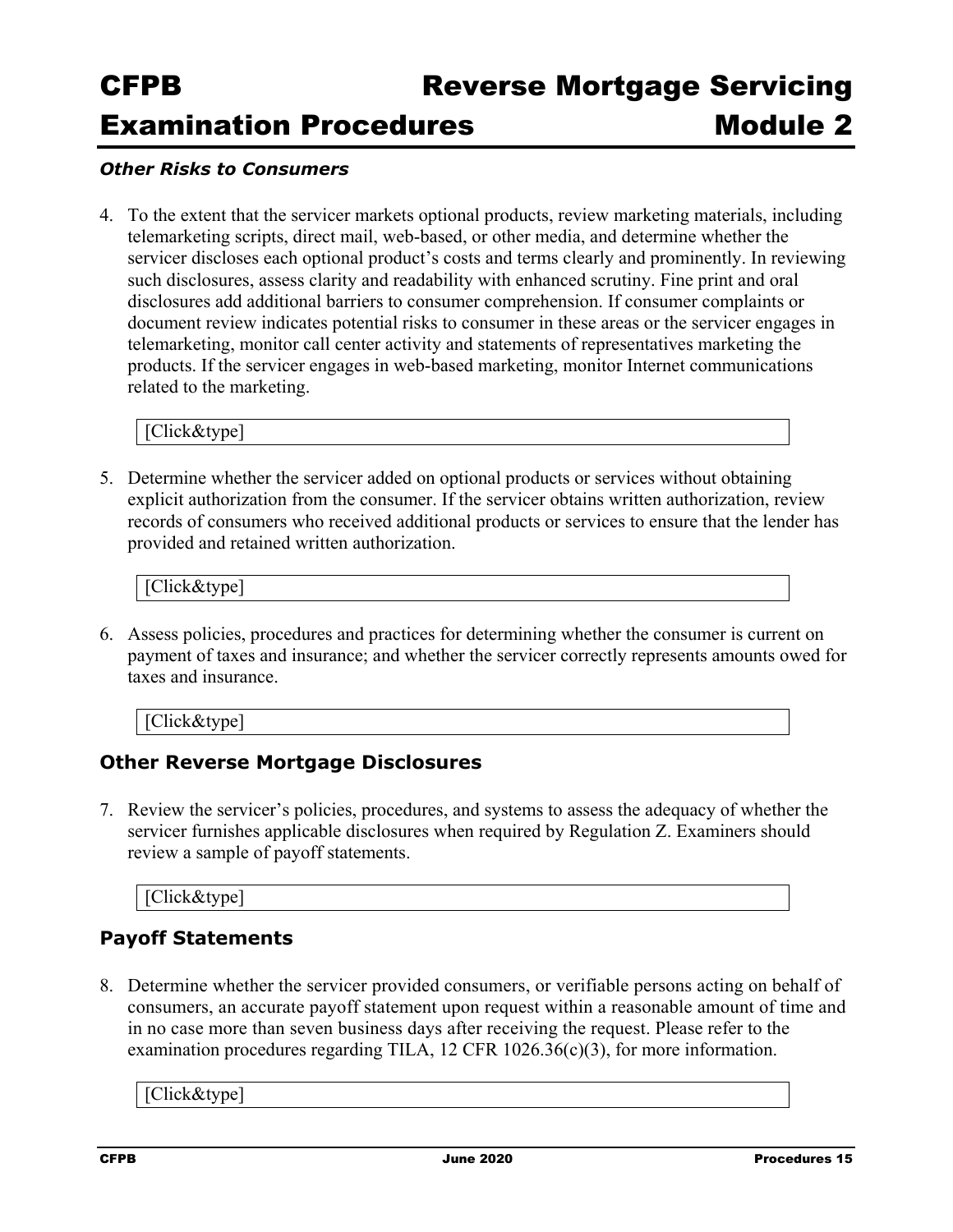## **Module 3 – Consumer Inquiries, Complaints, and Error Resolution Procedures**

Examiners should review consumer complaints specific to reverse mortgages and may want to call specific complaining consumers to interview them regarding their experiences. Examiners should listen to live calls and taped calls to assess the quality and training of call center personnel. Examiners should determine whether complaints were resolved adequately, and whether they were resolved in a timely manner.

1. Determine whether the servicer has an adequate process to identify and escalate requests for information, notices of error, or complaints that may involve regulatory compliance issues.

[Click&type]

## **RESPA Error Resolution Procedures**

2. Assess compliance with Regulation X, Notice of Error Provision. Please refer to the examination procedures regarding Regulation X, 12 CFR 1024.35, for more information.

[Click&type]

## **RESPA Requests for Information**

3. Assess compliance with Regulation X, Written Information Request Provision. Please refer to the examination procedures regarding Regulation X, 12 CFR 1024.36, for more information.

[Click&type]

## **Other Risks to Consumers**

4. Where the borrower is facing imminent foreclosure, determine whether the servicer has an adequate process for expedited evaluation and resolution of requests for information, notices of error, or complaints that may involve regulatory compliance issues. Such an adequate process could include a dedicated phone line that connects directly to a live representative or another path for borrowers or borrower advocates to resolve identified regulatory compliance issues in advance of an imminent foreclosure.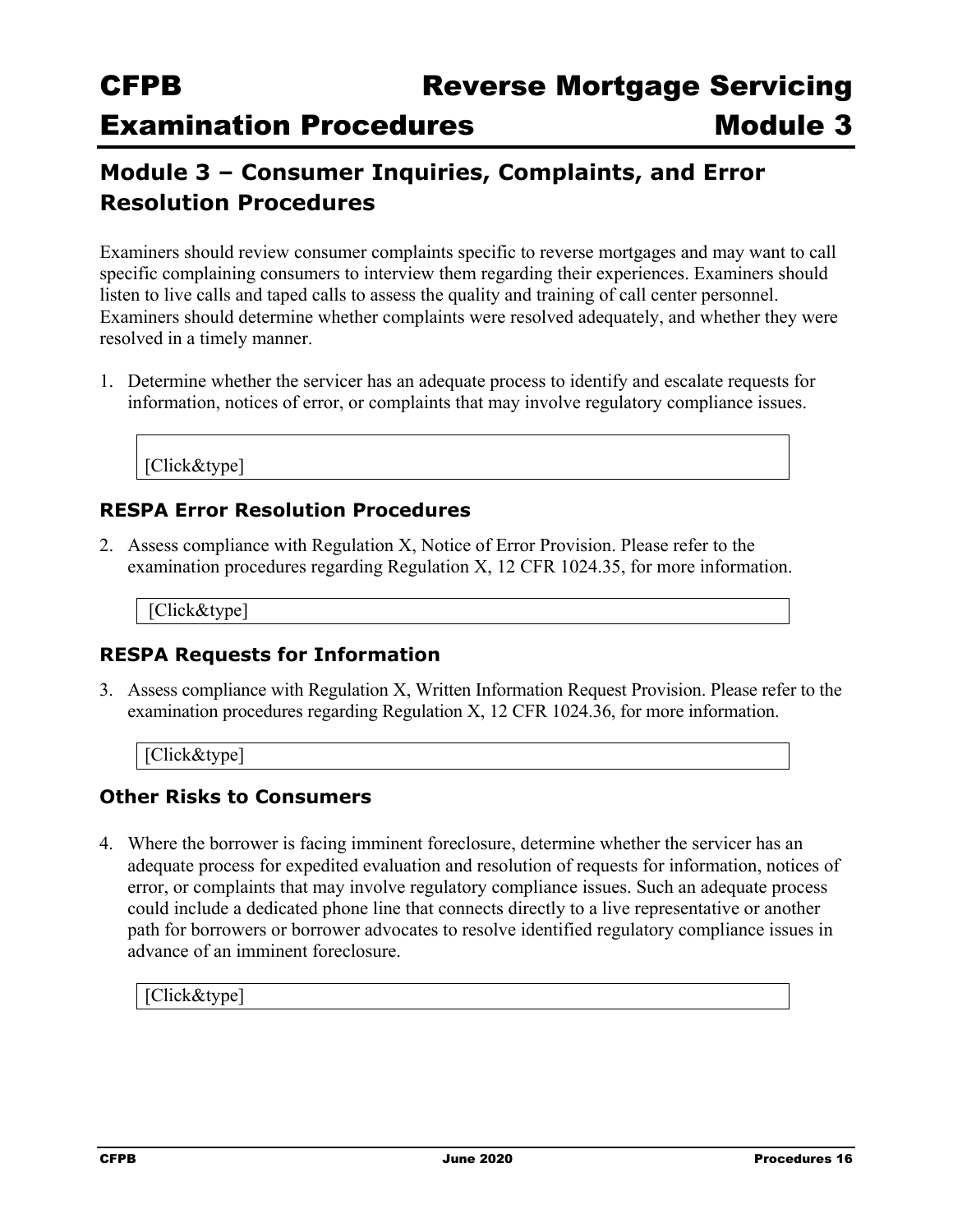## **Module 4 – Maintenance of Escrow Accounts or Set-Asides and Insurance Products**

## **Maintenance of Escrow Accounts or Set-Asides**

 the borrower is responsible for the payment of property taxes and homeowner's insurance and must borrower, and then set up a plan with the borrower for repayment. If the borrower is unable or Under the HECM program, some borrowers with limited income may be required to have a set-aside for payment of taxes and [insurance.21](https://insurance.21) Depending on the set-aside, the servicer may pay the property tax and homeowner's insurance bills when they become due from the borrower's funds available, or the borrower may receive payments from the servicer to pay the tax and insurance bills when they become due. If the borrower has insufficient funds available to satisfy these unpaid property charges, provide evidence of payment to the servicer. If the borrower fails to pay the property taxes and homeowner's insurance in a timely manner, the servicer may advance its own funds on behalf of the unwilling to make payment, the servicer may consider the reverse mortgage to be in default. Proprietary reverse mortgages may also offer or require an escrow account or set-aside.

If the file review indicates potential risks to consumers, examiners also should conduct interviews of a sample of consumers and staff, if appropriate, to assess consumer experiences with set-aside accounts and any force-placed insurance products.

### *Disclosures*

1. If the servicer maintains escrow accounts, assess compliance with Regulation X, Escrow Disclosures. Please refer to the examination procedures regarding Regulation X, 12 CFR 1024.17, for more information.

|--|--|

 $21$  For a HECM loan, a set-aside itself is not an escrow account. Under Regulation X, 12 CFR 1024.17, an escrow account means "any account that a servicer establishes or controls on behalf of a borrower to pay taxes, insurance premiums (including flood insurance), or other charges with respect to a federally related mortgage loan, including charges that the borrower and servicer have voluntarily agreed that the servicer should collect and pay. The definition encompasses any account established for this purpose, including a 'trust account,' 'reserve account,' 'impound account,' or other term in different localities. An 'escrow account' includes any arrangement where the servicer adds a portion of the borrower's payments to principal and subsequently deducts from principal the disbursements for escrow account items. For purposes of [12 CFR 1024.17], the term 'escrow account' excludes any account that is under the borrower's total control."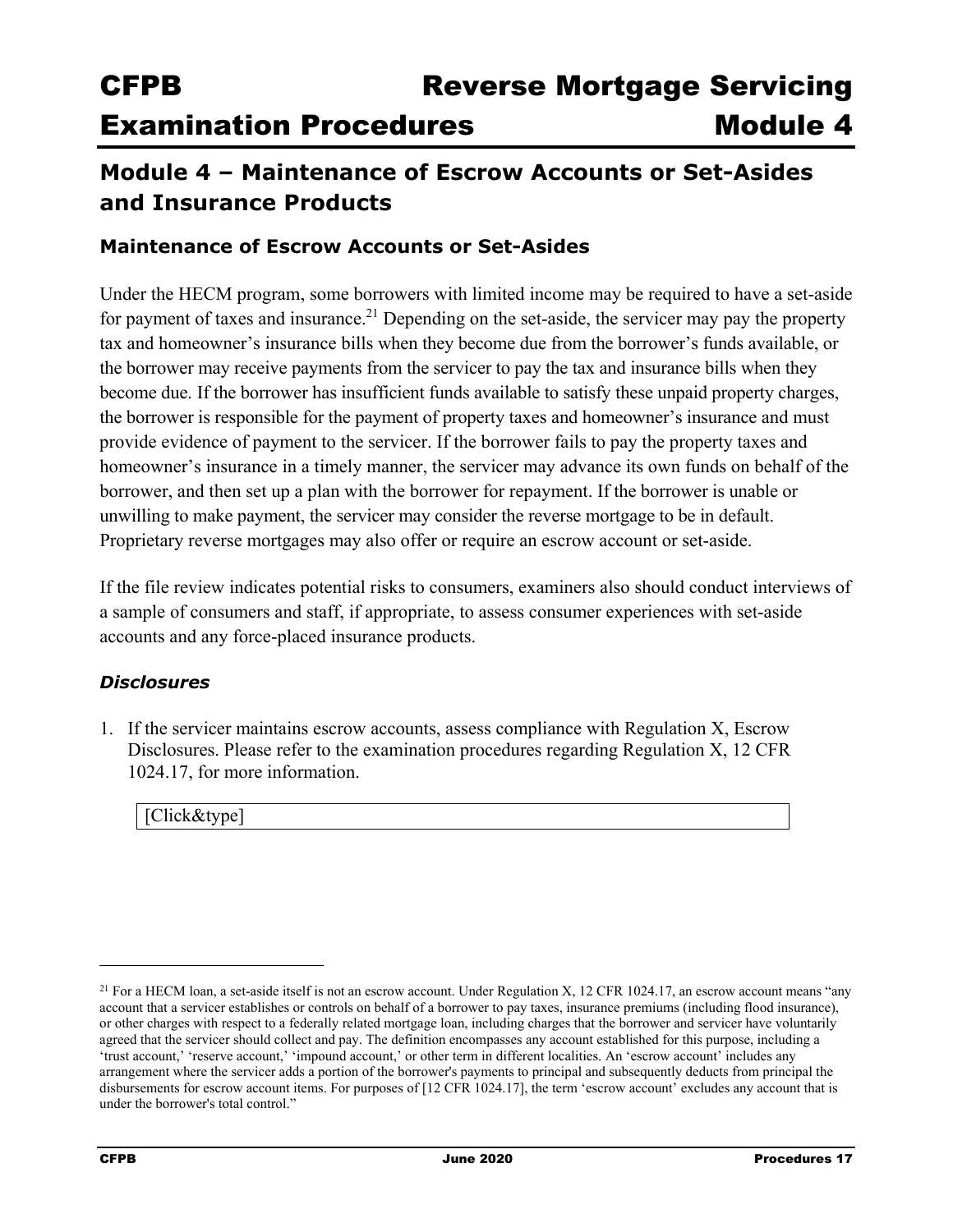#### *Disbursements*

2. If the servicer maintains escrow accounts, assess whether the servicer makes payments in a timely manner. Refer to the examination procedures regarding Regulation X, 12 CFR 1024.34, for more information.

[Click&type]

#### *Force-Placed Insurance*

3. Assess compliance with Regulation X, Force-Placed Insurance Provision. Please refer to the examination procedures regarding Regulation X, 12 CFR 1024.37, for more information.

[Click&type]

#### *Other Risks to Consumers*

4. Determine whether information provided to borrowers about set-aside accounts is clear, prominent, and readily understandable.

[Click&type]

5. Determine whether the borrower incurred penalties or unnecessary charges in the event the servicer failed to make disbursements of set-aside funds for insurance, taxes, and other charges with respect to the property in a timely manner.

[Click&type]

6. Determine whether the servicer advanced funds to pay for property taxes in any situation where the borrower was not behind on these payments either because the borrower already paid these expenses or had established with the taxing authority an installment payment plan.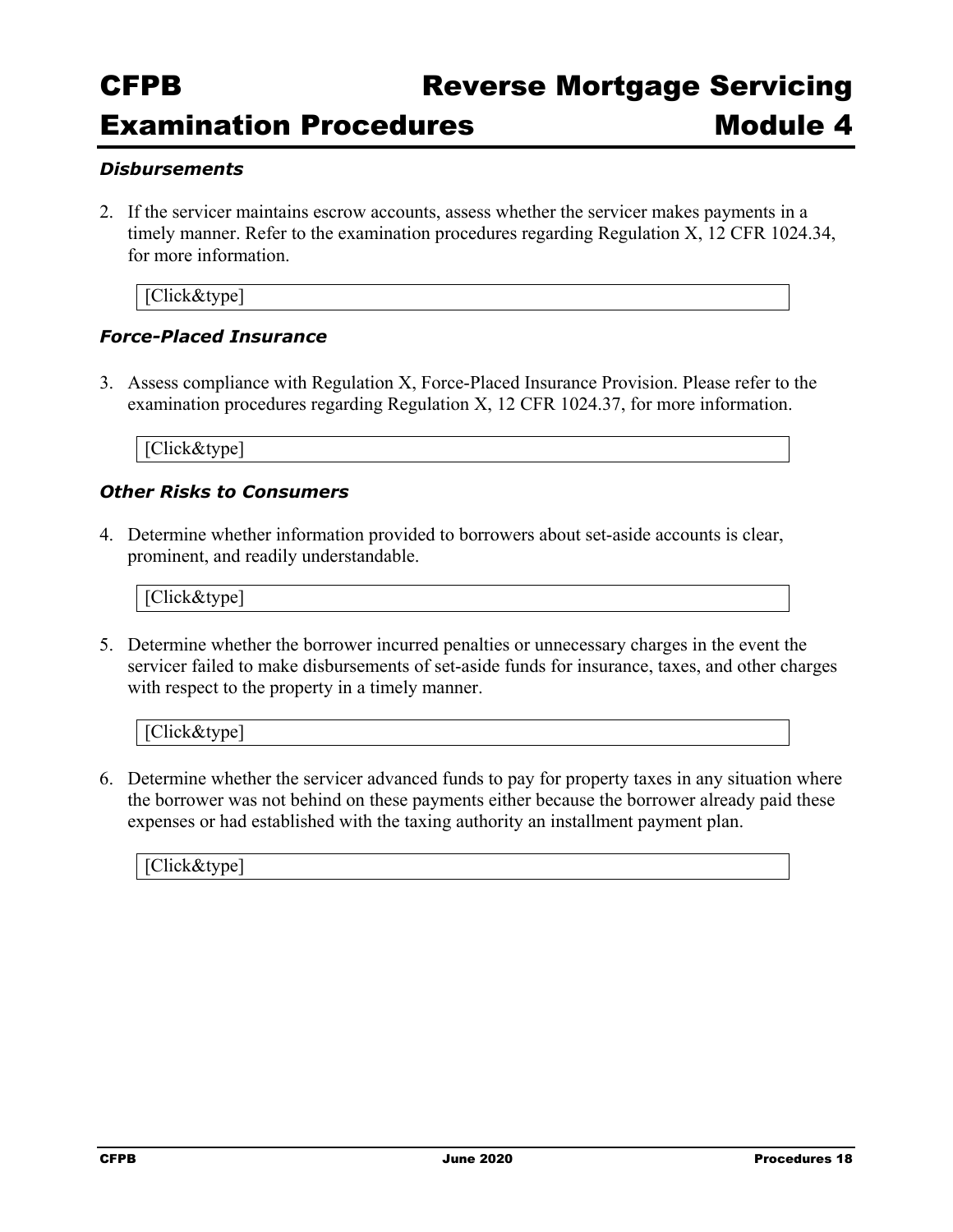## **Module 5 – Information Sharing and Privacy**

## **Privacy Notices**

1. Assess compliance with Privacy of Consumer Financial Information Regulation that implements GLBA. Please refer to the GLBA examination procedures, 12 CFR 1016.4 and 1016.5, for more information.

[Click&type]

## **Information Sharing with Affiliates**

2. Assess compliance with the FCRA Affiliate Marketing Rule. Please refer to the FCRA examination procedures, 12 CFR 1022.21, for more information.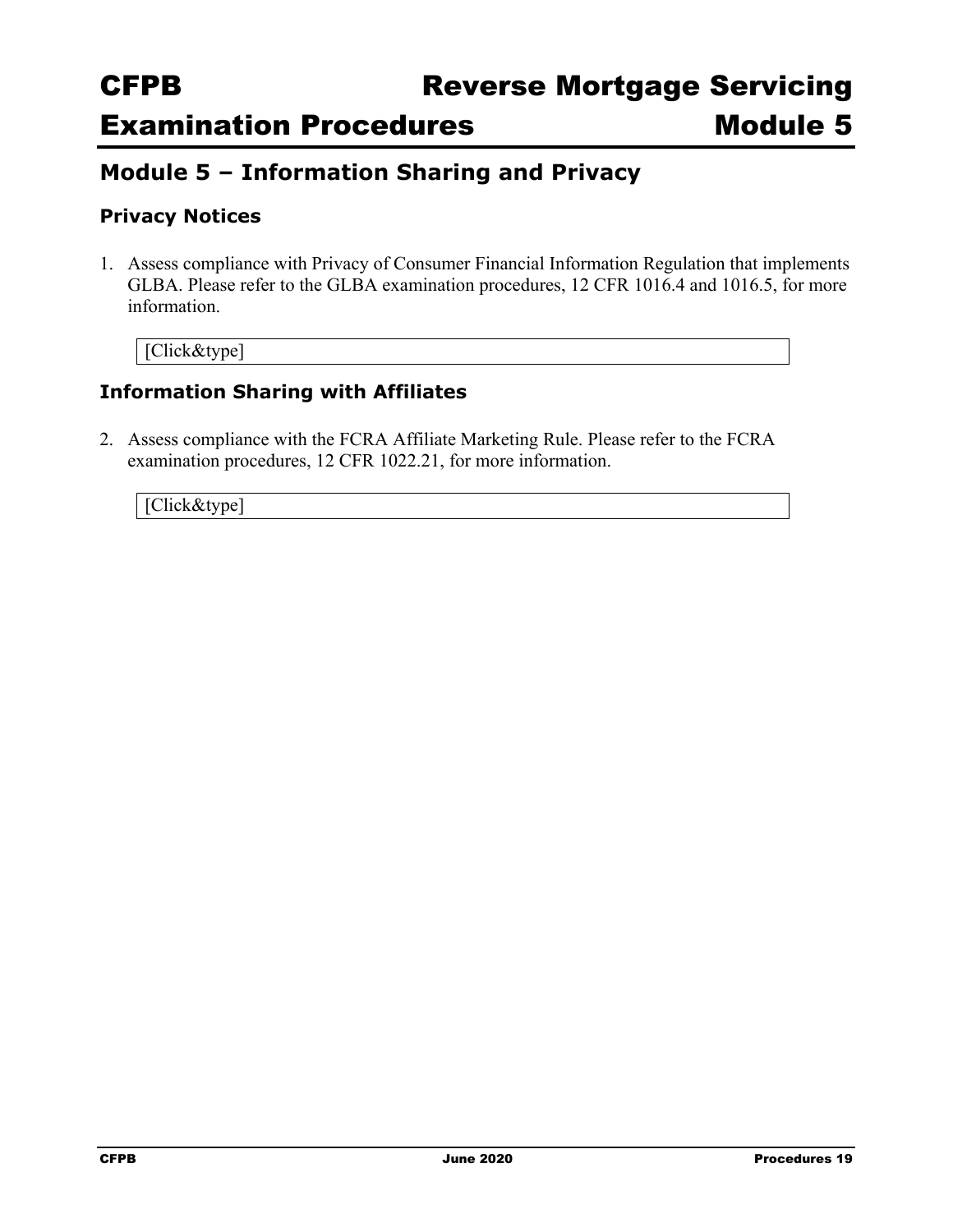## **Module 6 – Events of Default and Death of Borrower**

A reverse mortgage typically becomes due and payable because of the following reasons:

- The last borrower dies, and, when applicable, the non-borrowing spouse cannot continue to occupy the home under HUD's rules;
- The borrower and, where applicable, an eligible non-borrowing spouse or the co-borrowers, no longer occupy the property or fail to certify occupancy;
- The borrower and any co-borrower transfer ownership; or
- The borrower fails to fulfill the obligations of the reverse mortgage including paying property charges and keeping the home in good condition.

When a borrower dies, the reverse mortgage may become due and payable if the property is not the principal residence of at least one surviving borrower. However, for some reverse mortgages under the HECM program a non-borrowing spouse may be able to stay in the home depending when the loan was taken out and whether they qualify under HUD's rules. For loans with case numbers assigned on or after August 4, 2014, the servicer will determine if the non-borrowing spouse qualifies for a deferral of the due and payable status. If the spouse meets certain conditions set by HUD, the non-borrowing spouse will be able to stay in the home.<sup>22</sup> For loans with case numbers assigned before August 4, 2014, the servicer after the death of the borrower may either foreclose on the property<sup>23</sup> or may allow the non-borrowing spouse to stay in the home through a process called "Mortgagee Optional Election (MOE) Assignment."24 When a loan becomes due and payable, a servicer may offer options to a borrower to help avoid foreclosure. These loss mitigation options may include short sale, deed-in-lieu of foreclosure; a repayment plan for advances made by the servicer for property taxes or homeowner's insurance; an at-risk extension, or a refinance into

 $22$  To qualify for the deferral period the non-borrowing spouse must: (1) establish within 90 days of borrower's death their ownership interest to the property or a legal right to remain in the home for life; (2) have been married to the borrower at the time the loan documents were signed up until the borrower's death (for couples who were unable to be legally married based on gender at the time the reverse mortgage loan was made, they must show that they were legally married by the time of the borrower's death); (3) have been identified in the loan documents as a non-borrowing spouse; (4) have lived, and continues to live, in the home as their principal residence; and (5) continue to meet the loan requirements and make sure the loan does not become due and payable for any other reason.

 the property or satisfy the debt in some other way, they may request a delay with the foreclosure for up to a 180 days. <sup>23</sup> If the servicer decides to foreclose on the home or finds that the non-borrowing spouse does not qualify for MOE Assignment, they must begin foreclosure proceedings within six months of the borrower's death. If the non-borrowing spouse is actively trying to sell

 lived since the beginning of the loan, and continues to live, in the home as their principal residence; (3) provide their Social Security  $24$  To qualify for MOE Assignment the non-borrowing spouse must: (1) have been married to the borrower at the time the loan documents were signed up until the borrower's death (for couples who were unable to be legally married based on gender at the time the reverse mortgage loan was taken out, they must show that they were legally married by the time of the borrower's death); (2) have number or Tax Identification Number; (4) agree that they will no longer receive any payments from the reverse mortgage loan; (5) continue to meet all loan obligations, including paying property taxes and homeowners insurance. *See* Mortgagee Letter 2019-15.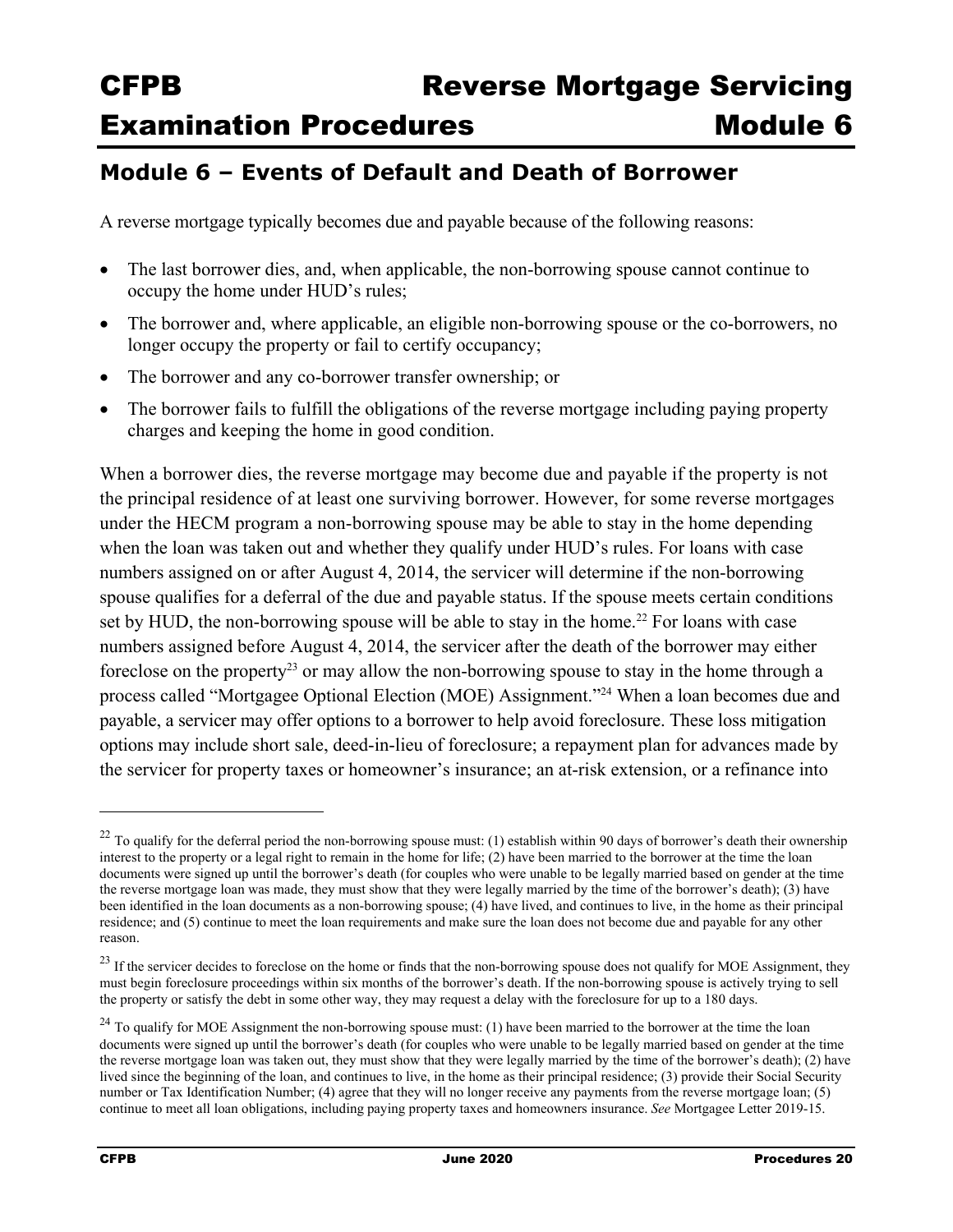HUD-approved housing counseling agency.<sup>26</sup> another reverse [mortgage.25](https://mortgage.25) Servicers must notify the borrower in writing that they have 30 days to respond to a Due and Payable Notice. All Due and Payable Notices must reference available loss mitigation options, if any, and inform the borrow that he/she may sell the property or execute a deedin-lieu of foreclosure. Prior to initiating foreclosure, servicers must refer borrowers in default to a

Examiners should obtain a sample of servicing records of consumers in default, including a sufficient number of loans in which the consumer has filed for bankruptcy, to assess collection and loss mitigation practices. Examiners should obtain collection call records and listen to a sample of collection calls. If consumer complaints or document review indicates potential violations in these areas, examiners also may conduct interviews of consumers from the sample and ask questions relevant to each topic area below.

The FDCPA defines a *debt collector* as any person who regularly collects, or attempts to collect, consumer debts for another person or institution or uses some name other than its own when collecting its own consumer debts, with certain exceptions. The definition includes, for example, an institution that regularly collects debts for an unrelated institution.

The debt collector definition has an exception that frequently applies to reverse mortgage servicing: an institution is not a debt collector under the FDCPA when it collects debts that were *not* in default when they were obtained by the [servicer.](https://servicer.27)<sup>27</sup> Thus, a servicer that purchases the servicing rights for a portfolio of loans will typically be a debt collector only for loans that were in "default" at the time of the [purchase.](https://purchase.28)<sup>28</sup>

## **FDCPA**

1. Determine if FDCPA covers collection activities of the servicer. If so, assess compliance with FDCPA. Please refer to the FDCPA examination procedures for more information.

 property in a short sale or execute a deed in lieu of foreclosure, regardless of the type of default. In the event of nonpayment of <sup>25</sup> For HECM loans, servicers are required to notify the borrower or the borrower's successor that they can pay off the loan, sell the property charges (including non-payment of property taxes and homeowner's insurance), the servicer must send a Property Charge Delinquency Letter as soon as the servicer receives notice of a missed payment. The letter must provide notice of any available loss mitigation options. The loss mitigation options offered by the servicer are discretionary and may include a repayment plan, at-risk extension, or a refinance if there remains enough equity in the home. *See* HUD Mortgagee Letter 2015-11.

<sup>26</sup>*See* HUD Mortgagee Letter 2015-11.

 $27$  15 USC 1692a (6)(F)(iii).

<sup>28</sup> The Fair Debt Collection Practices Act (FDCPA) itself does not contain a definition of the term *default*. In determining whether a debt is in default, the following factors, among others, are generally considered: the creditor's customary policies and practices; terms of the contract; determinations by the originator; and State law.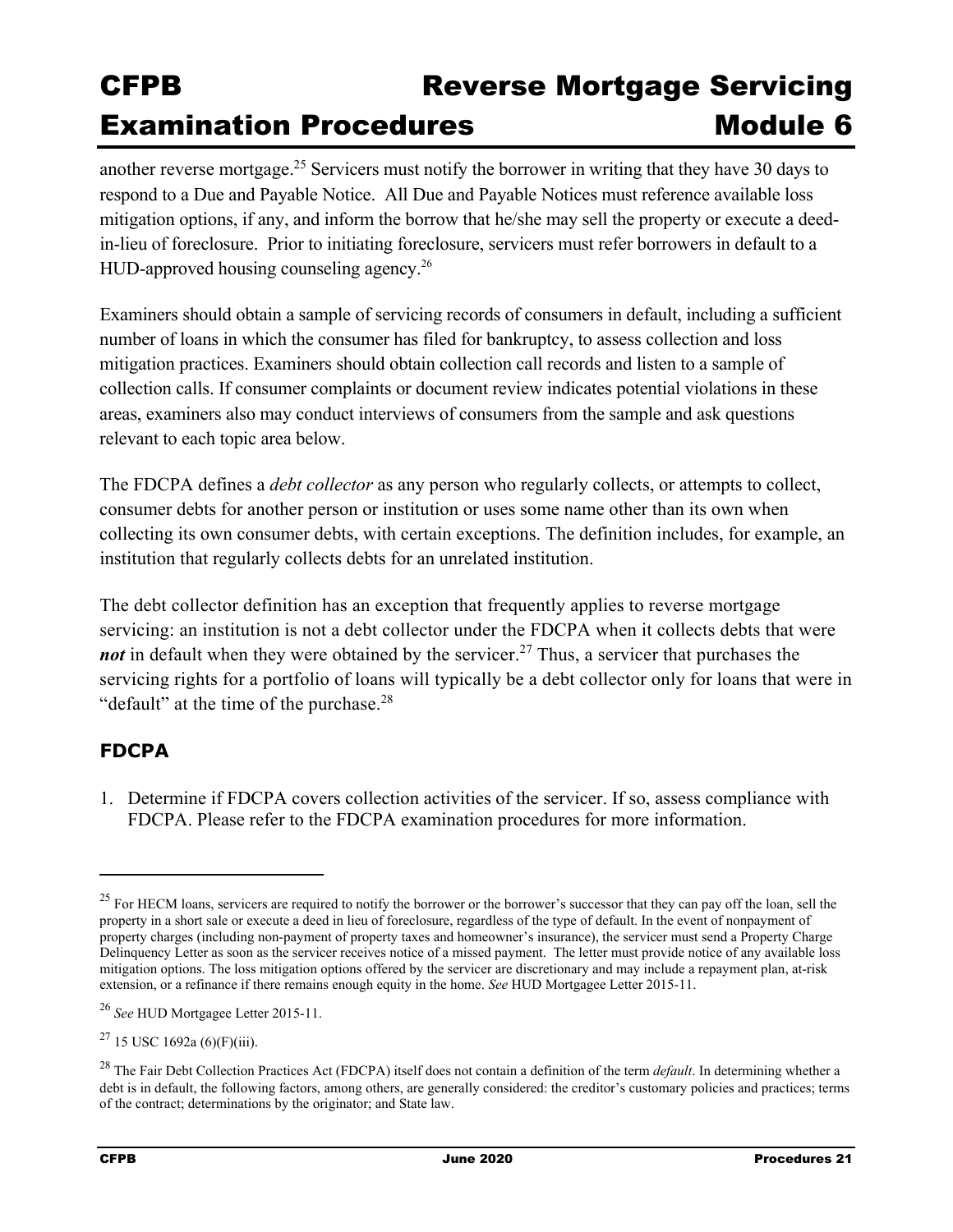#### [Click&type]

- 2. Determine whether the servicer contacts borrowers in an appropriate manner:
	- a. Employees and third-party contractors clearly indicate to consumers that they are calling about the collection of a debt.
	- b. Employees and third-party contractors do not disclose the existence of a consumer's debt to the public without the consent of the consumer, except as permitted by law.
	- c. The entity has policies on avoiding repeated telephone calls to consumers that annoy, abuse, or harass any person at the number called.

#### [Click&type]

### *Other Risks to Consumers*

3. Determine whether the servicer's representatives make misrepresentations or use deceptive means to collect debts.

#### [Click&type]

## **ECOA**

### *Disparate Treatment in Loss Mitigation*

As discussed above, examiners should obtain a sample of servicing records of borrowers in default to assess loss mitigation activity. While conducting the review of the servicer's loss mitigation activities discussed above, examiners must be mindful of activities that may indicate disparate treatment of borrowers in violation of ECOA. These include discrimination on the basis of race, color, religion, national origin, sex or marital status, or age (provided the applicant has the capacity to contract); because all or part of the applicant's income derives from any public assistance program; or because the applicant has in good faith exercised any right under the Consumer Credit Protection Act.

4. Determine whether the file documents indicate that the servicer made loss mitigation decisions based upon any protected status.

[Click&type]

5. Determine whether there were clear policies and procedures for making loss mitigation decisions or whether there was broad employee discretion, including in assessing fees. If employees have discretion, determine whether the procedures, controls, and monitoring that govern the exercise of discretion are adequate to mitigate the risk of disparate treatment.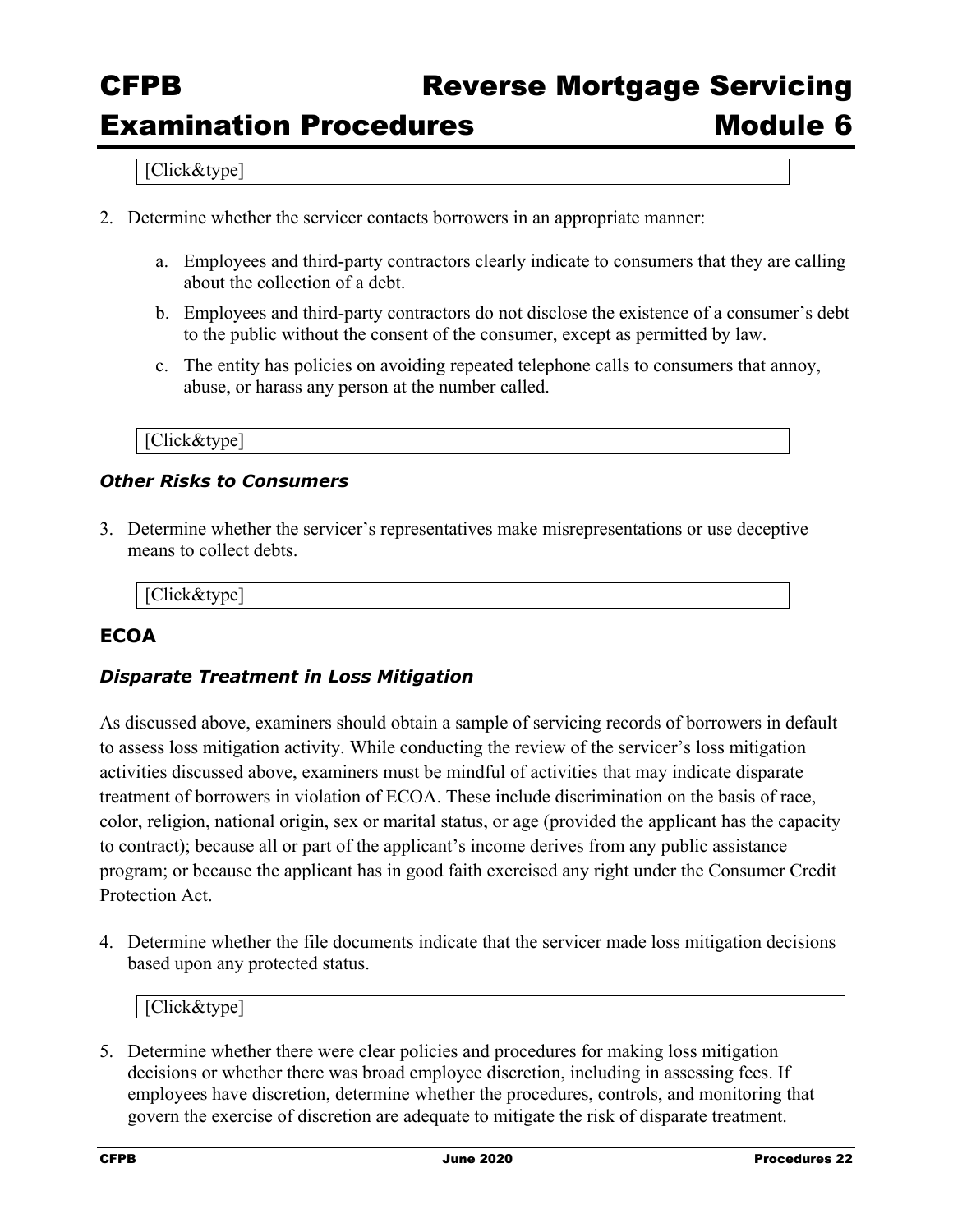# CFPB Reverse Mortgage Servicing

## Examination Procedures **Module 6**

[Click&type]

6. Determine whether there were adequate processes and controls for policy exceptions and adequate documentation of decisions.

[Click&type]

7. Review complaints of discrimination and litigation alleging discrimination.

[Click&type]

8. Review any internal fair lending audits or reports.

[Click&type]

9. Assess policies and procedures for considering various types of income of a loss mitigation applicant or the spouse of an applicant in the event of default.

[Click&type]

- 10. Assess policies and procedures for servicing loans held by borrowers with limited English proficiency (LEP borrowers). Among other things, assess whether the institution:
	- a. Identifies borrowers that may require non-English language assistance;
	- b. Provides an option for customer service calls in a language other than English;
	- c. Has customer service personnel available to provide assistance in languages other than English and, if so:
		- i. Whether they are dedicated service personnel; and
		- ii. Whether they receive the same training, and have the same authority, as other customer service personnel; and
	- d. Provides translations of English language documents to LEP borrowers.

#### [Click&type]

### *Disparate Impact in Loss Mitigation*

An examination of whether a servicer's loss mitigation program results in adverse impact on a protected class will rely on procedures outlined in the CFPB's ECOA Examination Program Manual, including the ECOA Baseline Review Modules, and the Interagency Fair Lending Examination Procedures.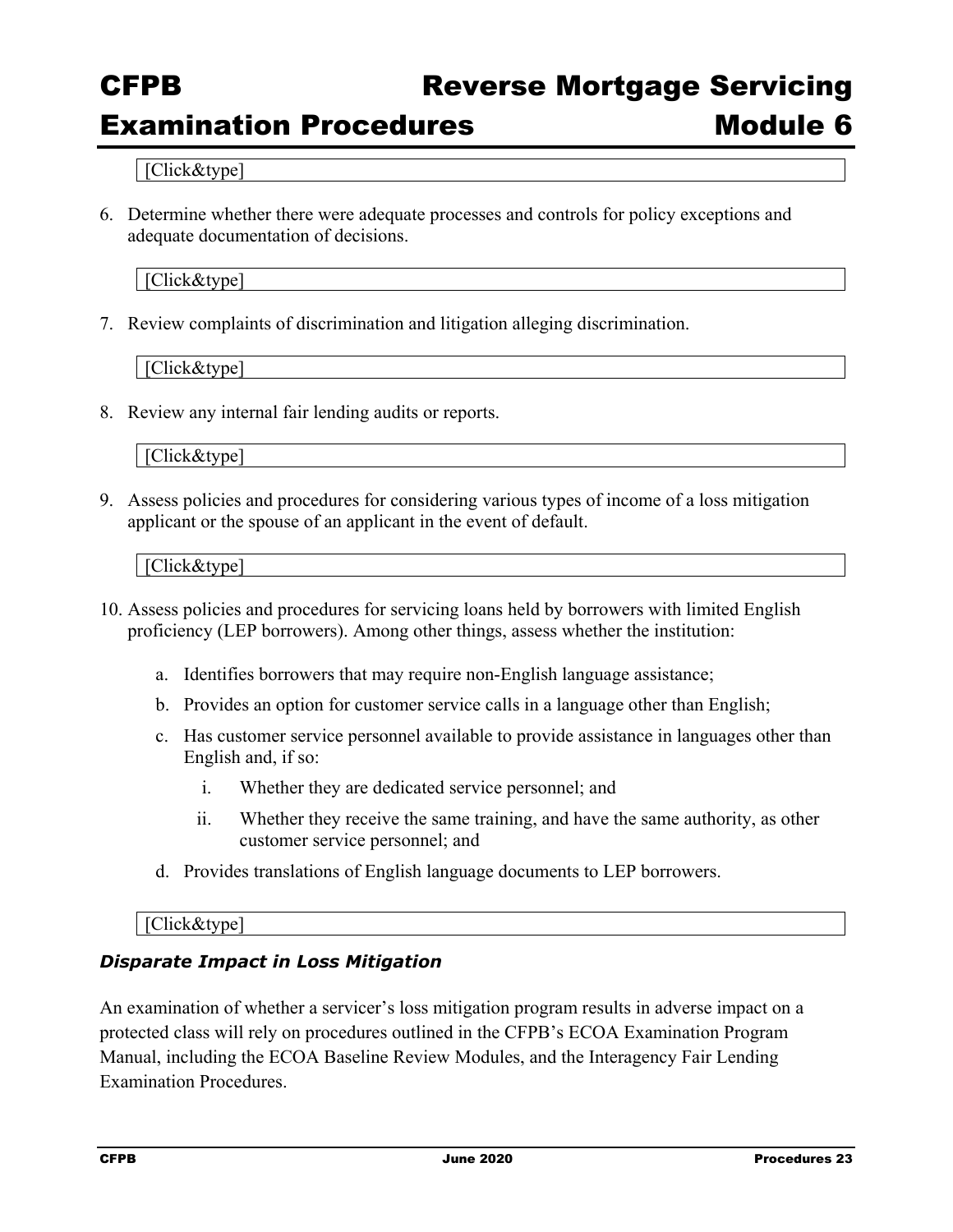Examiners, in consultation with Headquarters, should:

11. Obtain information sufficient to determine whether the servicer provides loss mitigation workouts to consumers in compliance with ECOA and Regulation B. For example, this may involve an analysis of the distribution of protected class members in the pool of delinquent borrowers versus the distribution of protected class members receiving a range of loss mitigation outcomes, including a short sale; deed-in-lieu; a repayment plan of advances for taxes or insurance made by the servicer; or a refinance into another reverse mortgage.

[Click&type]

12. Obtain information sufficient to determine whether the rate and timing of foreclosures are compliant with ECOA and Regulation B. For example, this may include analysis of the representation of protected classes in the group of seriously delinquent borrowers versus their representation among borrowers who lose their homes to foreclosure.

[Click&type]

13. To complete a disparate impact analysis of a servicer's loss mitigation program and determine whether a facially neutral policy or practice that has an adverse effect on a protected class meets a legitimate business need that cannot reasonably be achieved by a less discriminatory alternative, refer to Section B of the CFPB's Fair Lending Examination Procedures and consult with Headquarters.

[Click&type]

## **Other Risks to Consumers**

### *Loss Mitigation Process*

14. In cases where the servicer takes an application, determine whether information provided to borrowers about loss mitigation alternatives is clear, prominent, and readily understandable.

[Click&type]

15. Determine whether the servicer provides adequate methods for borrowers to contact it for information about the loss mitigation process, and timely responds to those contacts.

[Click&type]

16. Determine whether the servicer adequately documents its contacts with borrowers regarding loss mitigation. Appropriate documentation of oral contacts includes the dates of communications, names of contact person(s), and a summary of the conversation.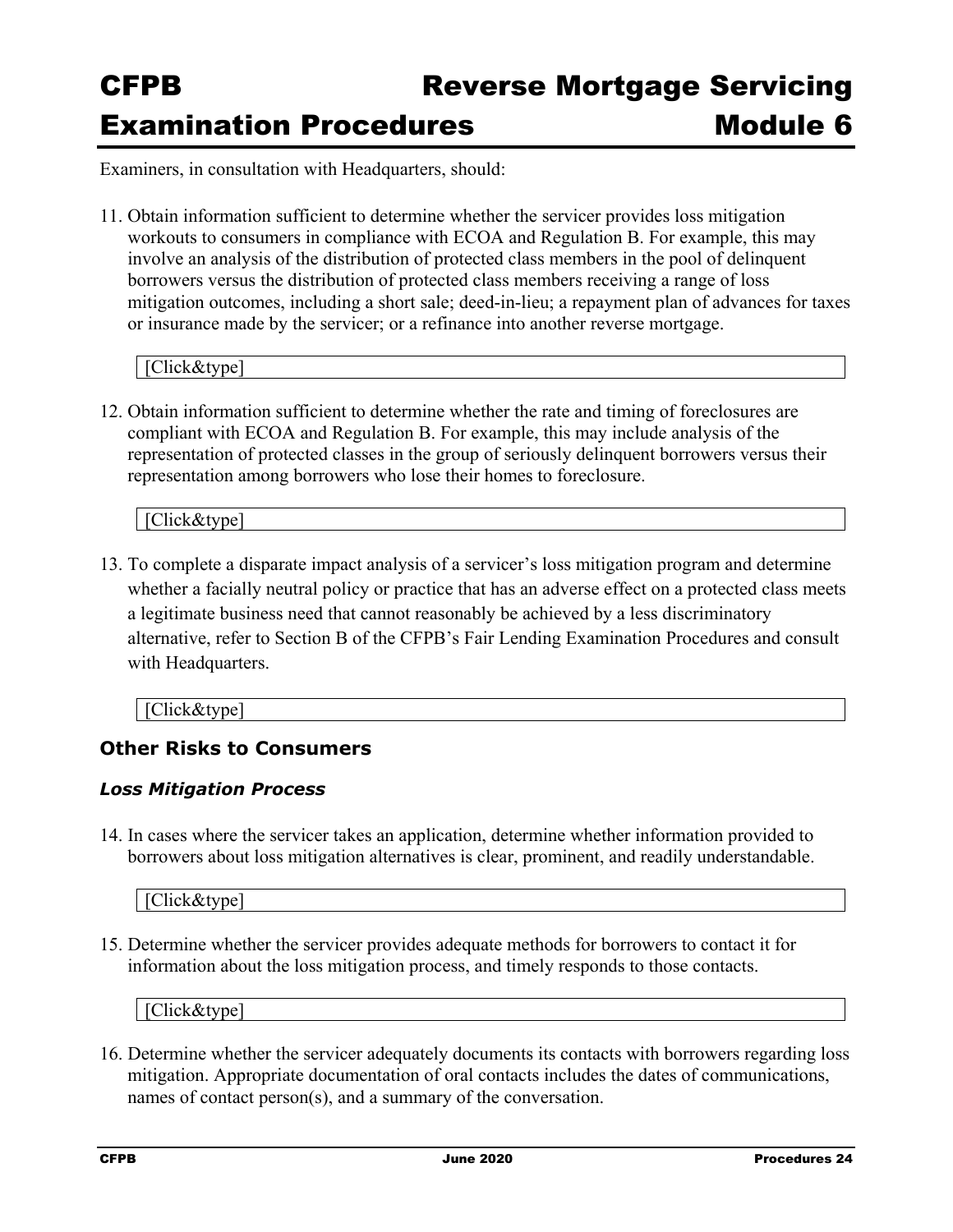## CFPB Reverse Mortgage Servicing

## Examination Procedures **Module 6**

[Click&type]

17. Determine whether the servicer has procedures in place to ensure it collects and tracks all paperwork in an efficient and reliable manner.

[Click&type]

18. Determine whether the servicer is providing borrowers with timely information on the status of foreclosure alternatives.

[Click&type]

19. Determine if the servicer includes any waiver of legal rights in its foreclosure alternative agreements.

[Click&type]

20. Determine whether the servicer provides denial notifications of loss mitigation applications to borrowers timely and provides specific reasons for denial.

[Click&type]

#### *Payoff*

21. Determine whether the servicer accurately calculates the payoff amount when the loan becomes due and payable, or when the borrower decides to pay the loan in full.

| IC1i<br>, ⊂lick&type l |  |  |
|------------------------|--|--|
|                        |  |  |

22. Determine whether the servicer provides the payoff amount in a reasonable amount of time<sup>29</sup> when the loan becomes due and payable, or when the borrower decides to pay the loan in full.

| -<br><br>πн<br>$\cdot$<br>$\sim$ $\sim$ $\sim$ $\sim$ $\sim$ $\sim$ |  |  |
|---------------------------------------------------------------------|--|--|
|                                                                     |  |  |

## *Sale of Property*

23. In the event the reverse mortgage becomes due and payable, triggering sale of the property, ensure that the servicer provides information to the borrower about sale options in a clear, timely manner.

 $^{29}$  Section 12 CFR 1236(c)(3) states that a reasonable amount of time may be longer than seven days for reverse mortgages.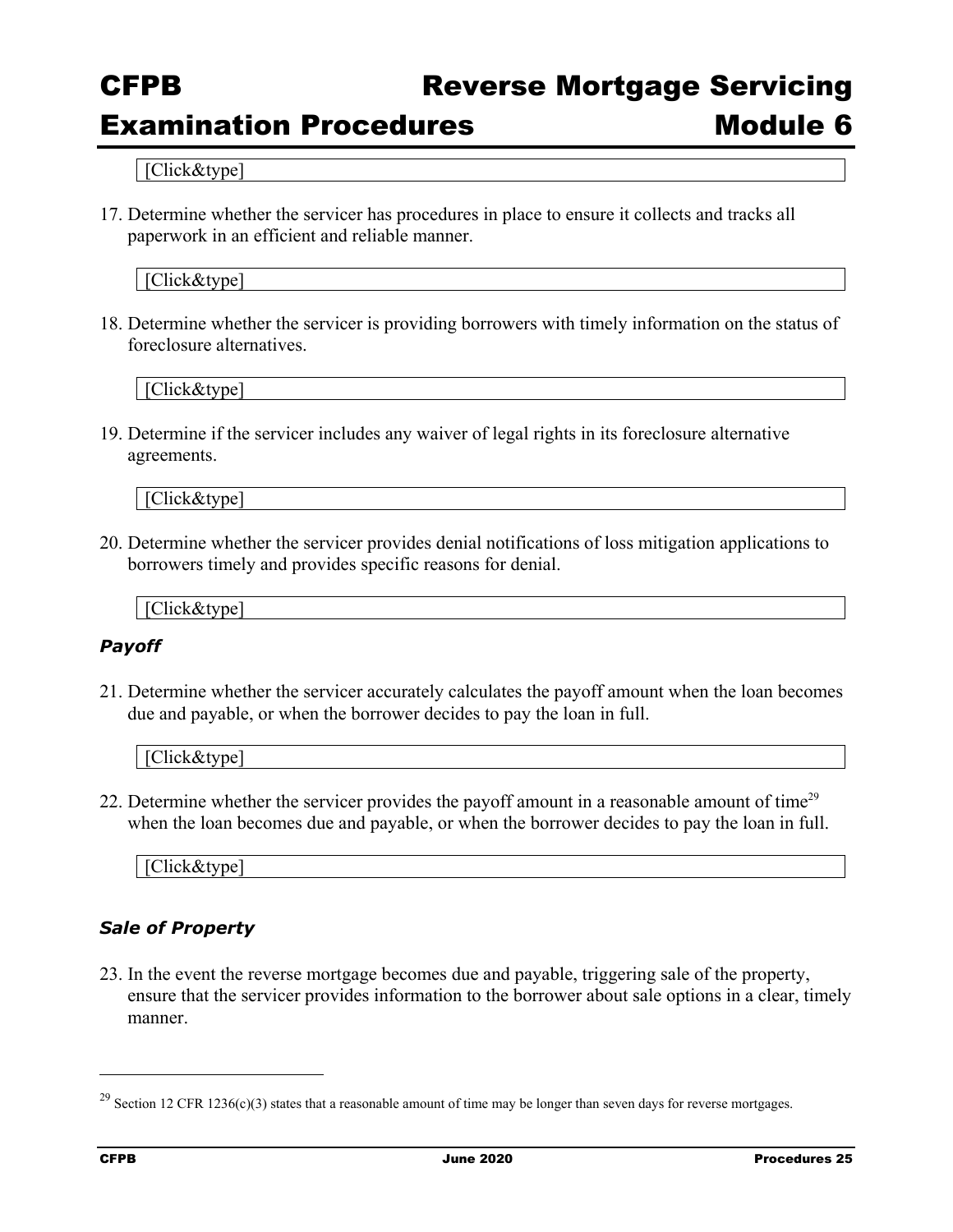## Examination Procedures **Module 6**

[Click&type]

24. Determine whether the servicer has an appraisal completed and conveyed to the borrower or borrower's heirs in a timely manner.

[Click&type]

### *Deeds-In-Lieu of Foreclosures*

25. If the servicer offers deeds-in-lieu of foreclosures, determine whether it provides clear, timely information about requirements and cost to the borrower.

[Click&type]

### *Bankruptcy*

26. Determine whether the servicer properly identifies accounts as being in active bankruptcy to ensure that the servicer provides protection from foreclosure or collections to which the borrower is entitled under federal bankruptcy law.

[Click&type]

27. As an event making the reverse mortgage due and payable, for borrowers who have filed for bankruptcy, determine whether the servicer notifies the debtor of the total amount due, including principal, interest, fees, expenses, or other charges, as of the date the debtor filed for bankruptcy, and whether the servicer provides the debtor with an escrow account statement, if applicable, prepared as of the date the debtor filed for bankruptcy.

[Click&type]

#### *Death of Borrower*

and/or successor of a deceased borrower upon notification of the death of a borrower.<sup>30</sup> 28. Determine if the servicer responds timely to communications from a non-borrowing spouse

[Click&type]

 $30$ A reverse mortgage must be paid in full once it has been called due and payable because of the borrower's death. If there is not a co-borrower or eligible non-borrowing spouse, the borrower's successor must work with the servicer to ensure the reverse mortgage is paid in full in a timely manner. If arrangements to pay the reverse mortgage are not made with the loan servicer, the first notice or filing for foreclosure may be made between 30 days and six months from when the loan was called due and payable.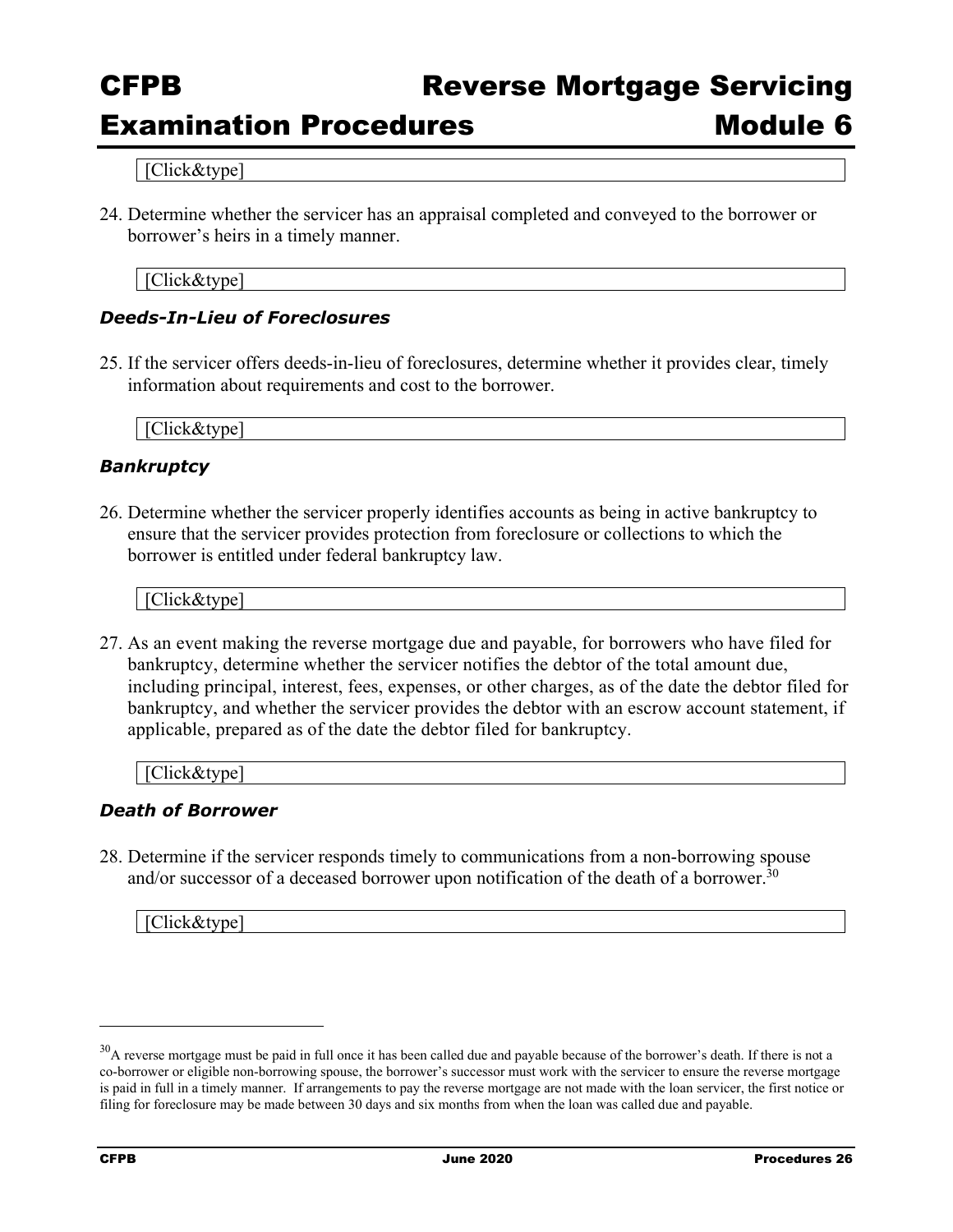29. Determine whether the servicer provides accurate information, including payoff information, to successors of deceased borrowers once the mortgage reaches due and payable status.

[Click&type]

30. Determine whether the servicer informs borrowers' successors in HECM loans of their right pay off the loan balance for 95 percent of the property value.

[Click&type]

31. Assess the servicer's compliance management system as it relates to appraisals. For example, in the event the borrower dies, determine whether the servicer provides copies of appraisals and other written valuations to the borrower's successor, developed to determine property value in relation to loan value to facilitate sale of the property. $31$ 

[Click&type]

32. Determine whether the servicer referred a reverse mortgage to foreclosure improperly after the death of a borrower, such as when an eligible non-borrowing spouse occupies the home.<sup>32</sup>

[Click&type]

<sup>&</sup>lt;sup>31</sup> On a HECM loan, if the mortgage is due and payable because of the last surviving borrower's death, the borrower's estate and/or successors have the ability to "sell" the property for at least the lesser of the outstanding balance or 95 percent of the appraised value.

<sup>&</sup>lt;sup>32</sup> For HECM loans, reference mortgagee letter 2015-10 for FHA's specific timeframes for initiating foreclosure.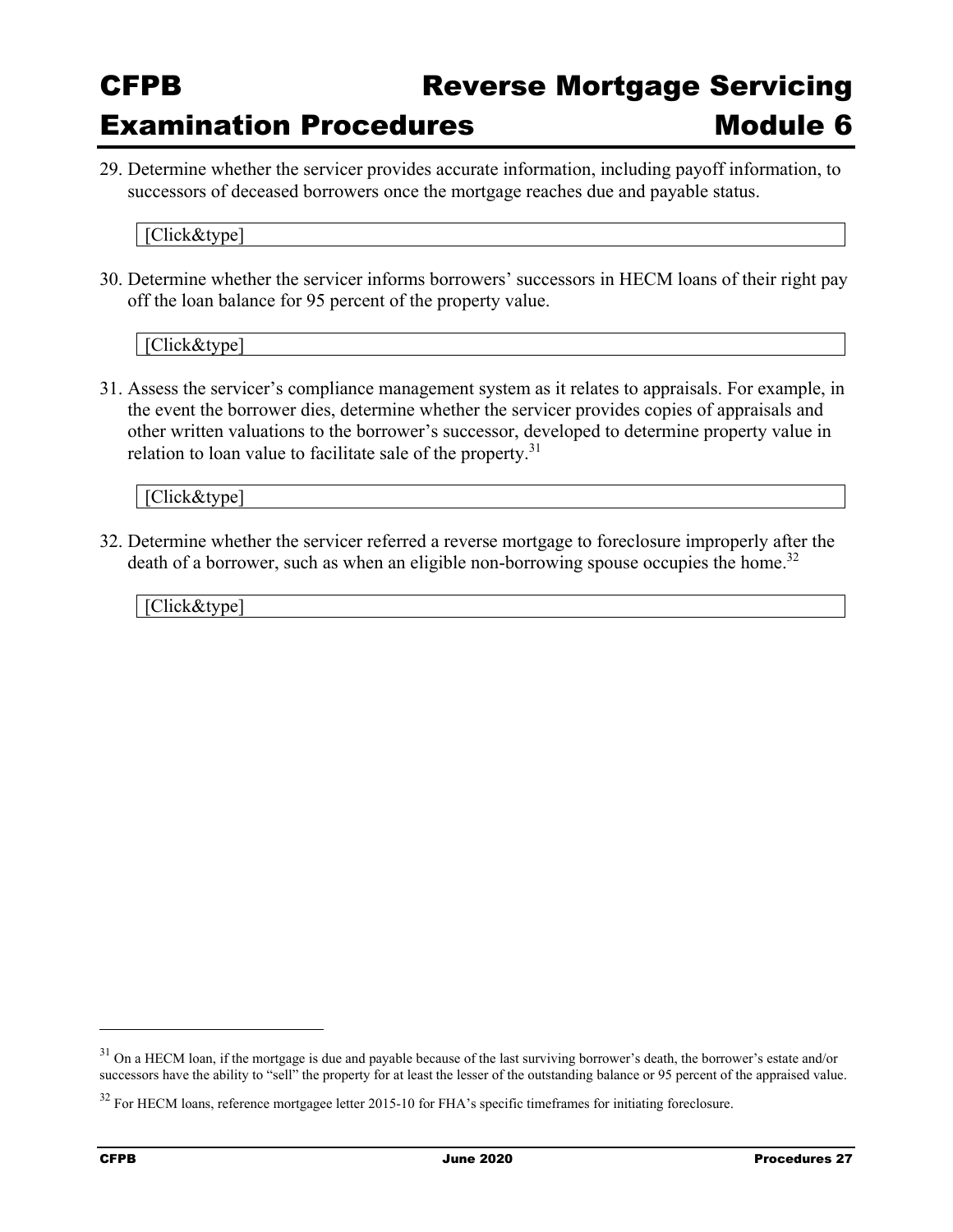## **Module 7 – Foreclosures**

A default on a reverse mortgage, that may trigger foreclosure, typically occurs because of the following reasons:

- The last borrower dies, and, when applicable, the non-borrowing spouse cannot continue to occupy the home under HUD's rules
- The borrower and, where applicable, any co-borrower and eligible non-borrowing spouse, no longer occupy the property or fail to certify occupancy;
- The borrower and any co-borrower transfer ownership;
- The borrower fails to fulfill the obligations of the reverse mortgage including paying property charges and keeping the home in good condition.

Examiners should obtain a sample of servicing records of borrowers where the servicer has made the first notice or filing for foreclosure. For the loans in the sample, examiners should focus on whether the borrower is in fact in default and whether all amounts due are correct. Examiners should review amounts set forth in foreclosure affidavits, compare them to amounts recorded in the servicer's primary computer system, and compare them to all statements made in communications from the borrower, including consumer complaints. In appropriate cases, examiners should compare the filing dates reflected in the servicer's records to the dates identified in public records. Examiners also should review all complaints of borrowers in instances where the servicer made the first notice or filing for foreclosure in the review period. In reviewing foreclosure practices, examiners should focus on the following areas:

## **Other Risks to Consumers**

1. Evaluate the servicer's process for determining whether to refer a loan to foreclosure. Determine whether the servicer has reviewed adequate information to confirm the borrower's default, including the borrower's loan history; notes in the servicing system regarding communications with borrowers, non-borrowing spouses, and successors of borrowers; whether the borrower or non-borrowing spouse is entitled to protection from foreclosure under applicable law; and any complaints lodged with the servicer.

[Click&type]

2. Determine whether the servicer has referred to foreclosure, or foreclosed upon, any borrower who is not in default under the terms of the obligation, including foreclosures initiated based on occupancy requirements.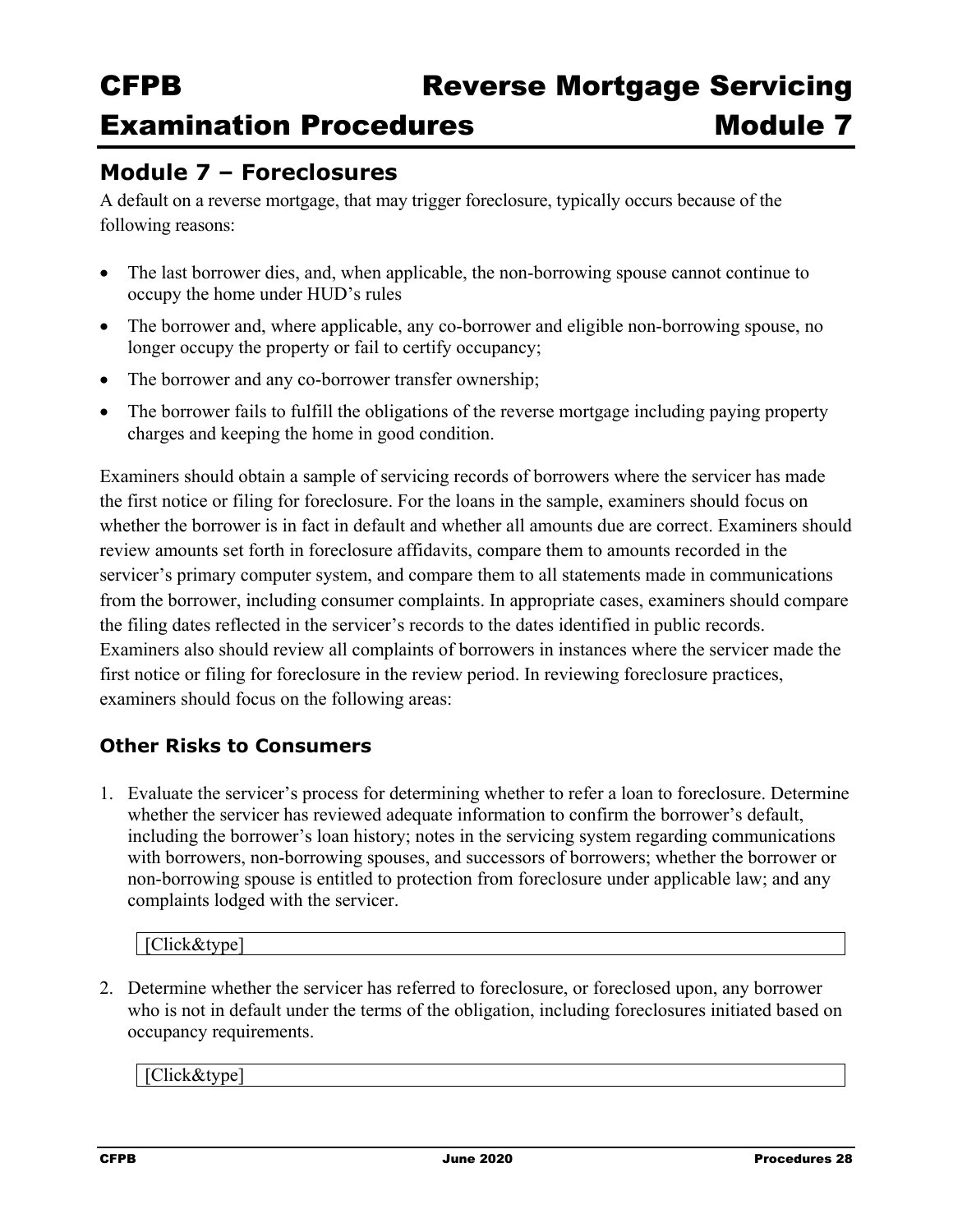3. Determine whether the factual assertions made in foreclosure documents filed by or on behalf of the financial institution are accurate and adequately supported by file documentation. Examiners should focus on whether the borrower is in default and statements regarding amounts owed.